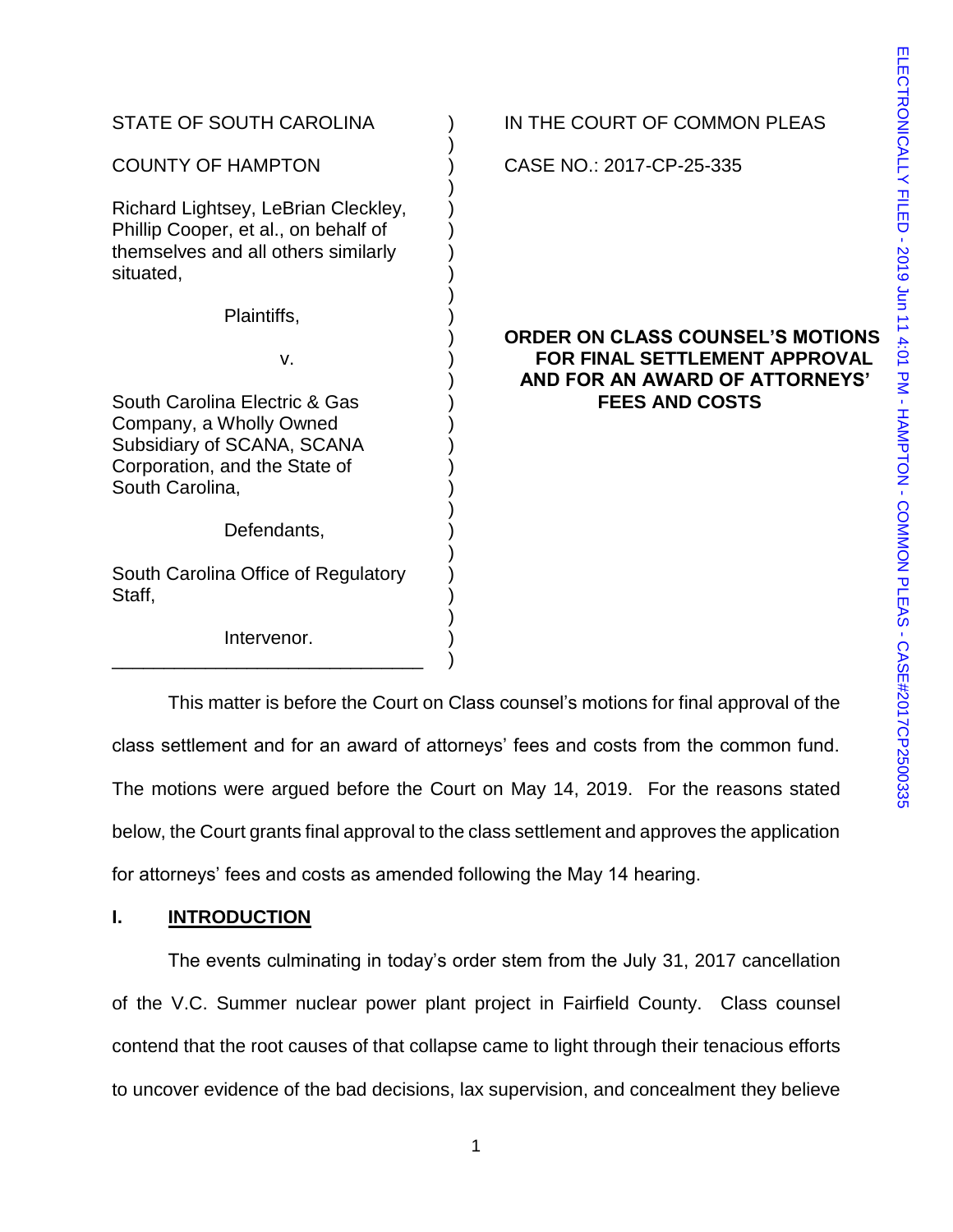infected the project. SCE&G disputes Class counsel's characterization of its conduct and denies any liability to the class. It contends that its actions were authorized by law and its knowledge of the project was shared by others, including its project partner and regulatory authorities. The settlement ends this litigation without resolving the parties' conflicting views of the evidence.

Regardless of one's evaluation of the evidence, it is inescapable that Class counsel were able to achieve a class resolution that many thought improbable at the outset. While their efforts do not totally compensate for the years of customer nuclear charges, they achieved a result that the Court finds is eminently "fair, reasonable, and adequate," for which they deserve a significant fee.

Under the South Carolina Rules of Civil Procedure, "[a] class action shall not be dismissed or compromised without the approval of the court, and notice of the proposed dismissal or compromise shall be given to all members of the class in such manner as the court directs." SCRCP 23(c). On December 5, 2018, this Court gave preliminary approval to the proposed class settlement and ordered that notice of it be sent to class members for their comments and for class members to have an opportunity to exclude themselves from the litigation.

Pursuant to the Court's order, Class counsel undertook to notify the class in several ways:

1. Class counsel worked with SCE&G's counsel and identified 886,554 current customer accounts and 742,193 former customer accounts that fit the class definition. The current customers received notice of the settlement through bill inserts from SCE&G. Of the 742,193 former customer accounts, 533,143 had email addresses on file, of which 148,295 were identified as duplicates, leaving 384,848 email addresses for transmitting the class notice. The 209,050 former customers without email addresses were sent an individual notice by mail. As a result, all 1,628,747 current and former customer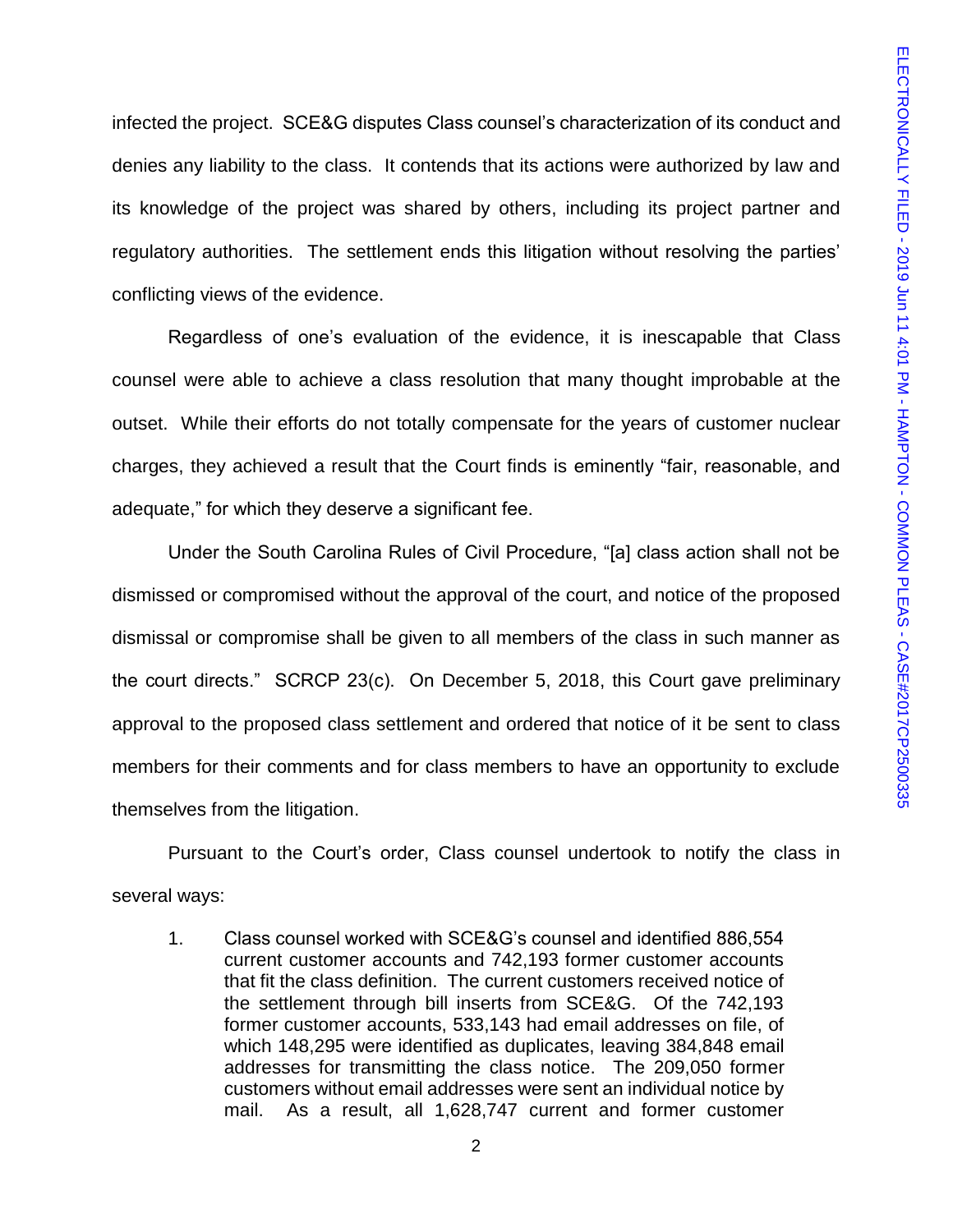accounts that meet the class definition were sent an individual notice. The class also re-mailed 62,520 notices after correcting the address of the recipient;

- 2. The class notice was also published in *The Columbia State*, *The Greenville News*, *The Charleston Post & Courier*, *The Aiken Standard*, *The Beaufort Gazette / Island Packet*, *The Rock Hill Herald*, and *The Myrtle Beach Sun News*. These seven papers cover the state and provide extensive supplemental notice to the individual notice discussed above; and
- 3. Class counsel set up a settlement website and a settlement call center to provide additional information and answer inquiries from class members. The call center fielded 65,536 calls, while the website was visited 43,058 times. A total of 1,473 notice packets were sent to callers requesting one on the toll free line.

These multiple efforts at notification far exceed the due process requirement that the class representative provide the best practical notice. *See Eisen v. Carlisle & Jacquelin*, 417 U.S. 156, 94 S.Ct. 2140 (1974); *Hospitality Mgmt. Assoc., Inc. v. Shell Oil, Inc.*, 356 S.C. 644, 591 S.E.2d 611 (2004). Following this extensive notice campaign reaching over 1.6 million potential class member accounts, Class counsel have received just two objections to the settlement and only 24 opt outs.

The South Carolina Rules of Civil Procedure are similar in many respects to their federal counterpart. Recognizing this similarity, the South Carolina Supreme Court has instructed that "we look to the construction placed on the Federal Rules of Civil Procedure." *Gardener v. Newsome Chevrolet-Buick, Inc.*, 304 S.C. 328, 330, 404 S.E.2d 200, 201 (1991). Accordingly, it is appropriate to follow the well-established federal procedure for class action settlement approval.

The standards for final approval of a class settlement were summarized by the Honorable Joseph F. Anderson, Jr., the mediator in this case, in *South Carolina Nat'l Bank v. Stone*, 139 F.R.D. 335, 338-39 (D.S.C. 1991), as follows: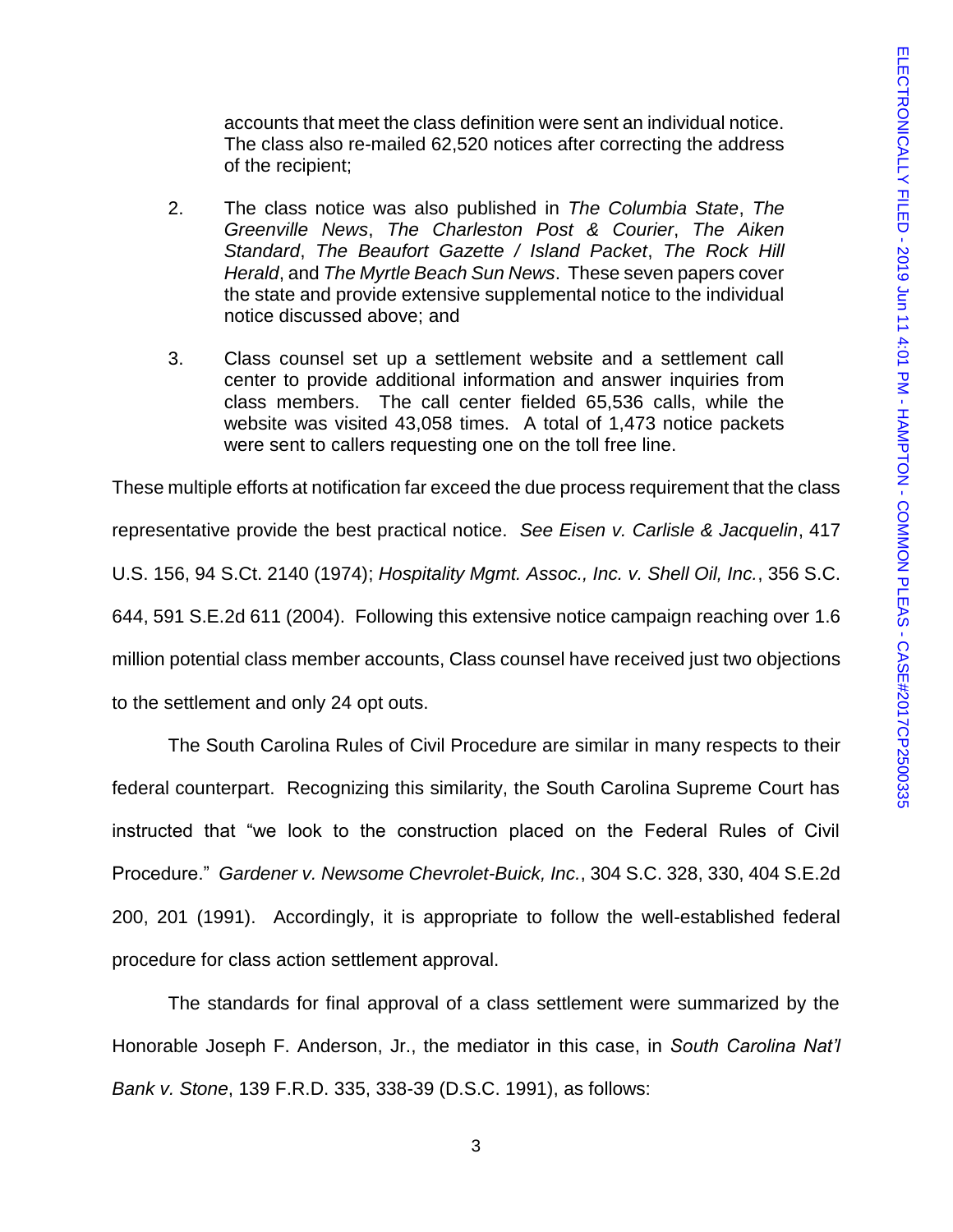- 1. Whether the settlement was the product of good faith bargaining, at arm's length, and without collusion;
- 2. The relative strength of the parties' cases as well as the uncertainties of litigation on the merits and the existence of difficulties of proof or strong defenses that the plaintiffs are likely to encounter if the case proceeds to trial;
- 3. The complexity, expense, and likely duration of additional litigation;
- 4. The solvency of the defendants and the likelihood of recovery on a litigated judgment; and
- 5. The degree of opposition to the settlement by class members.

### **II. FINAL SETTLEMENT APPROVAL**

To receive final approval, the Court must be convinced that a proposed class settlement is fair, reasonable, and adequate in light of all the facts and circumstances. Fed. R. Civ. P. 23(c)(2). The Court discusses the relevant factors below.

### **A. The Settlement Negotiations**

Because of the danger that counsel might compromise a suit for an inadequate amount to ensure a fee, the Court is obligated to determine that the settlement was reached as a result of good faith bargaining at arm's length. The Court has examined the negotiation process leading to the settlement to ensure that the compromise was the result of arm's length negotiations and that Class counsel had the ability to effectively represent the interests of the class.

The record is devoid of evidence suggesting the existence of any sort of agreement between the parties other than the settlement presented to the Court. The Court knows of no facts or circumstances that would suggest the parties or attorneys have acted in bad faith or colluded in any respect.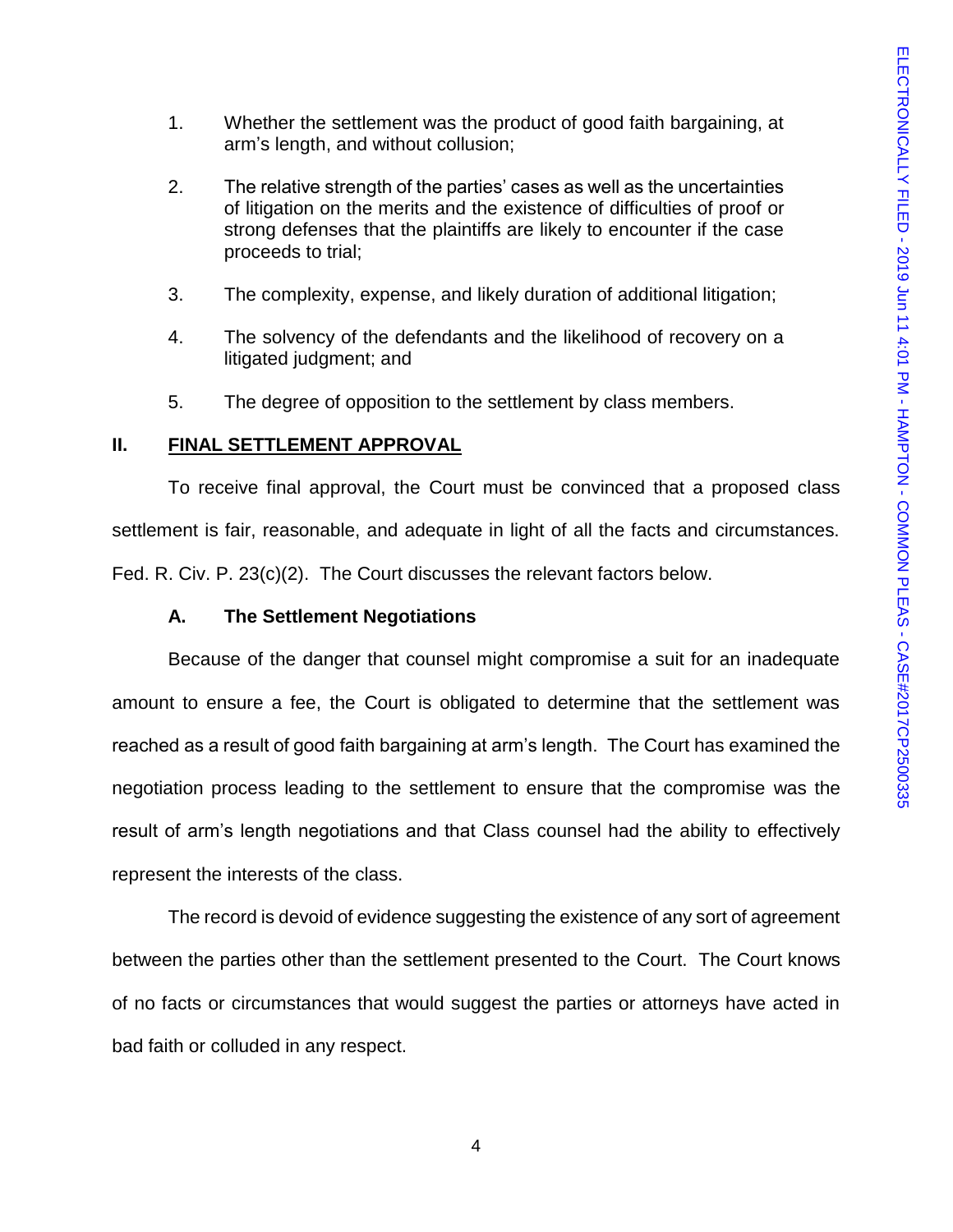To the contrary, a review of the record shows great patience and diligence by counsel and the mediator in resolving a massive and difficult case. It is a tribute to all concerned that such a just settlement was consummated. As stated by Judge Anderson in *South Carolina Nat'l Bank v. Stone*, 139 F.R.D. 335, 339 (D.S.C. 1991), settlements are compromises that "need not satisfy every single concern of the plaintiff class, but may fall anywhere within a broad range of upper and lower limits."

Here, the evidence is compelling that this complex and difficult case was settled based on arm's length dealings without a hint of collusion or bad faith behavior. Settlement talks broke off on several occasions even after the mediator had become involved. The settlement is a creative effort to address an otherwise intractable problem and consists of: (1) a \$115 million cash component; (2) SCE&G property with an estimated value of \$60-85 million to be transferred to the class and monetized; and (3) a \$2 billion customer bill reduction component to be administered through the Public Service Commission ("PSC") rate setting proceedings. This creative approach to settling litigation when other approaches had failed is reflective of the hard bargaining that took place. The Court finds this factor supports the settlement.

# **B. The Relative Strength of the Parties' Cases and Uncertainty of Litigation on the Merits**

This factor requires the Court to weigh the benefits to the class of the settlement against the strength of the defense and the expense and uncertainty of continued litigation. To say that this case was hotly contested would be an understatement. Virtually every move by either side in the litigation was met almost immediately by a strong response from the other side.

5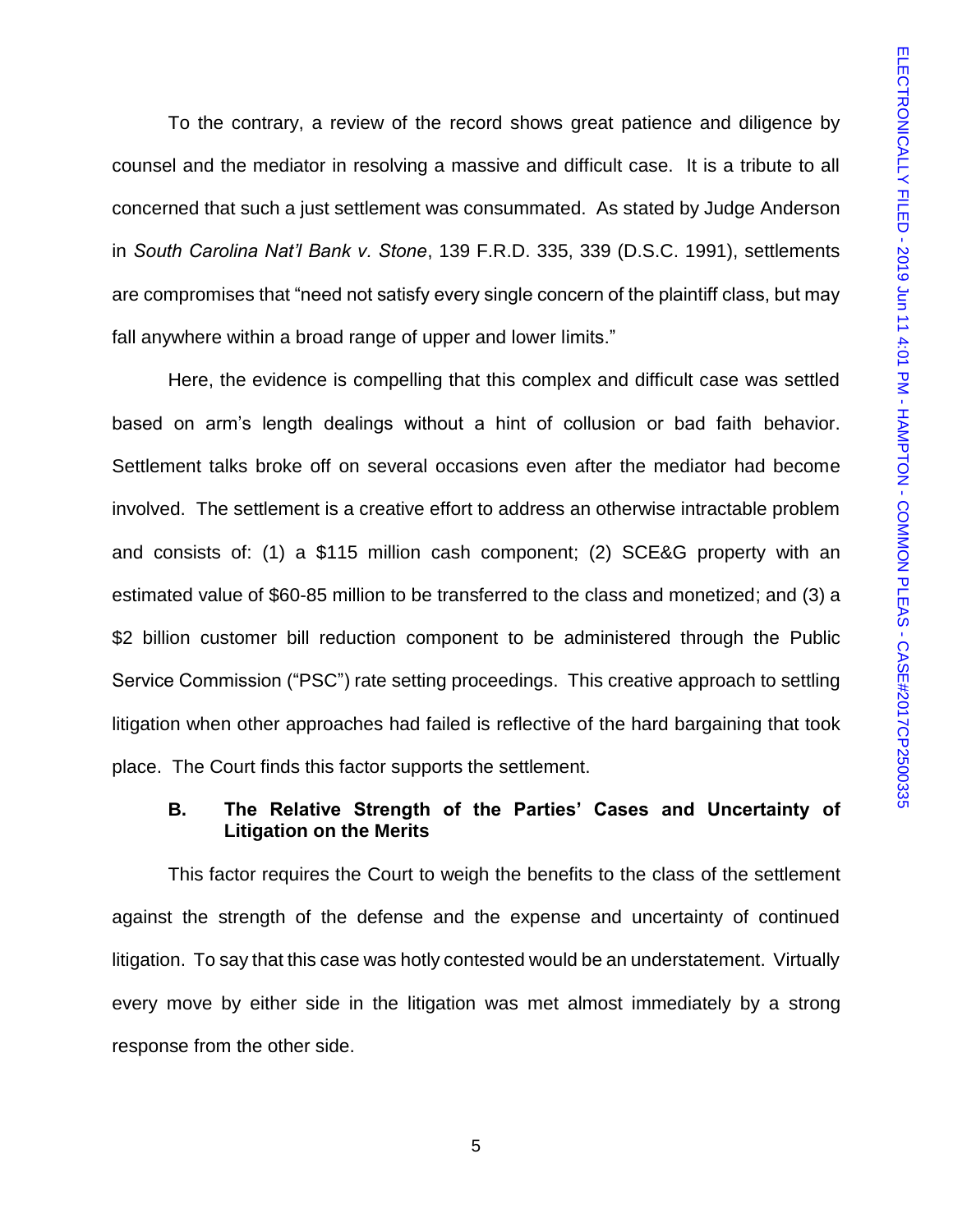The uncertainty of this litigation was heightened by the fact that in scope and complexity, it was unparalleled in South Carolina legal history. Unlike many class actions or other complex cases, where there are well-established legal principles from prior cases, many of the issues confronting the parties were *sui generis*. The parties were plowing new ground on virtually every issue.

While the class presented a compelling liability case about the history of the V.C. Summer project, SCE&G vigorously defended its actions under the Base Load Review Act ("BLRA"). On its face, the BLRA appeared to give SCE&G protection after it applied for and received PSC approval for the advance financing costs it was charging its customers. For their part, plaintiffs recognized the importance of the BLRA and launched a well-reasoned attack on its constitutionality aided by the excellent efforts of the Attorney General.

Both parties realized that the ultimate fate of the BLRA as a defense for SCE&G's charges was highly uncertain. Had the BLRA been upheld against constitutional attacks, it is quite possible that the plaintiff class would have received nothing. Conversely, had it been voided as unconstitutional, SCE&G would have faced potentially insurmountable liability. A declaration of unconstitutionality would also have disrupted the PSC's parallel proceedings under the BLRA concerning the nuclear project costs. Under these circumstances, weighing the risks and uncertainties confronting both parties, the settlement under consideration was well-advised. The Court finds that this factor also supports approval of the settlement.

### **C. The Complexity, Expense, and Likely Duration of Additional Litigation**

Up to the point that a tentative settlement was reached, the litigation had been highly complex and expensive to both sides. Vindication of plaintiffs' claims, if not settled,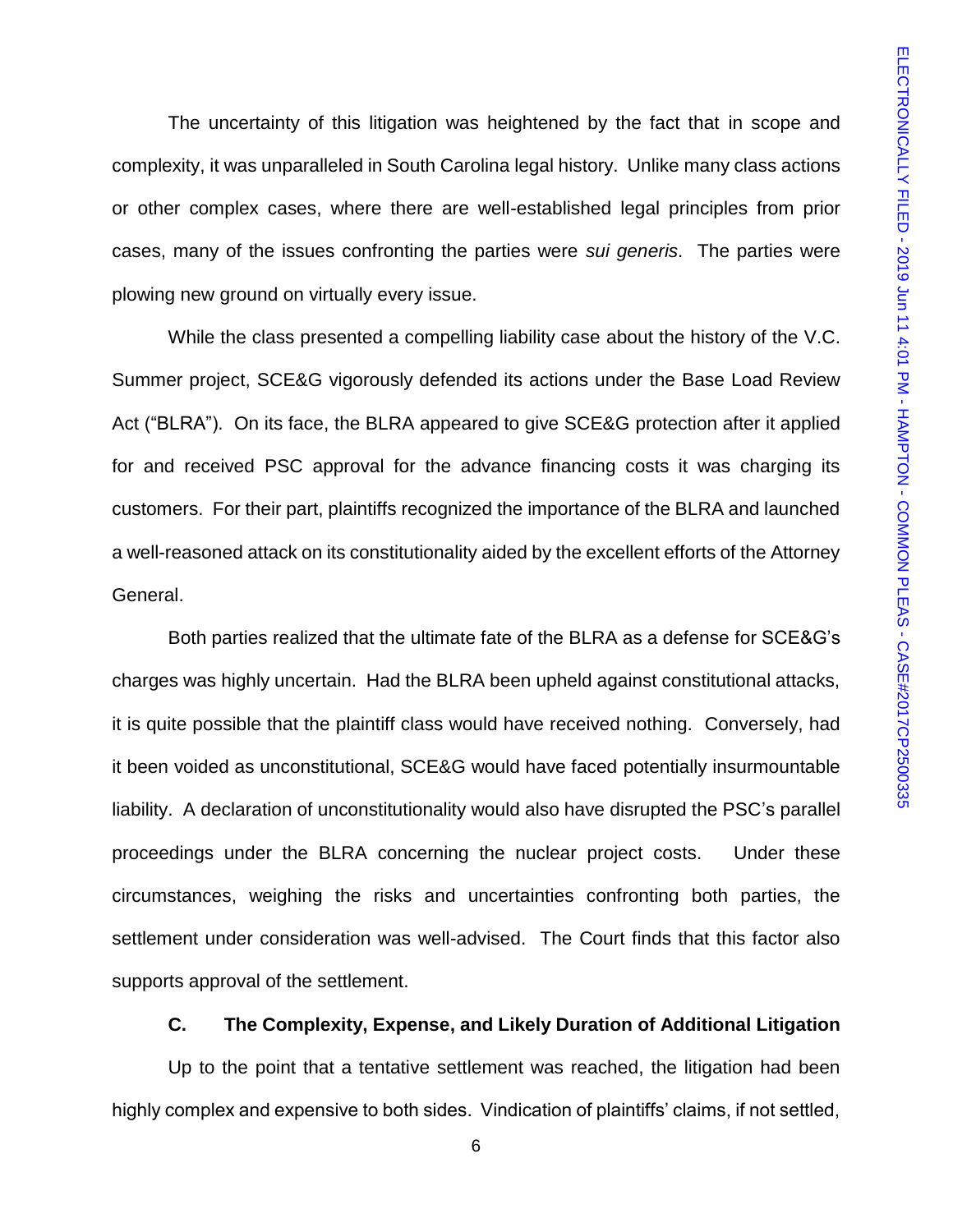would have come at a significant additional cost in time and effort. Assuming the class prevailed, extended appeals would undoubtedly have ensued, further delaying payment to the class.

There is no doubt that taking this case to trial would have imposed an enormous burden on both parties and the Court. This was truly a "bet the company" case for SCE&G, and it would have undoubtedly continued its vigorous, well-funded defense by extremely competent counsel. SCE&G had left no stone unturned in raising barriers to plaintiffs' efforts. Going forward, it could be expected to do no less. This Court must weigh the settlement against the substantial time and expense that further litigation would entail.

In light of the enormous complexity, uncertainty, expense, and extended duration of additional litigation, the Court finds the proposed settlement satisfies this factor.

# **D. The Solvency of the Defendant and the Likelihood of Recovery on a Litigated Judgment**

In comparing the amount of the settlement with the potential liability of the settling defendant, it is appropriate to consider the defendant's ability to pay any subsequent judgment. As noted above, this was essentially "bet the company" litigation for SCE&G. It had collected billions of dollars in advance financing costs for a project that will never produce a watt of electricity. As a result of the financial fallout from this calamity, SCE&G's credit rating had already fallen significantly. In the PSC proceedings, SCE&G had already suggested bankruptcy as an option to deal with the liquidity challenge it could face.

While SCE&G eventually found a suitor in Dominion Energy, which is funding the settlement, including customer bill relief, and writing off other costs for the benefit of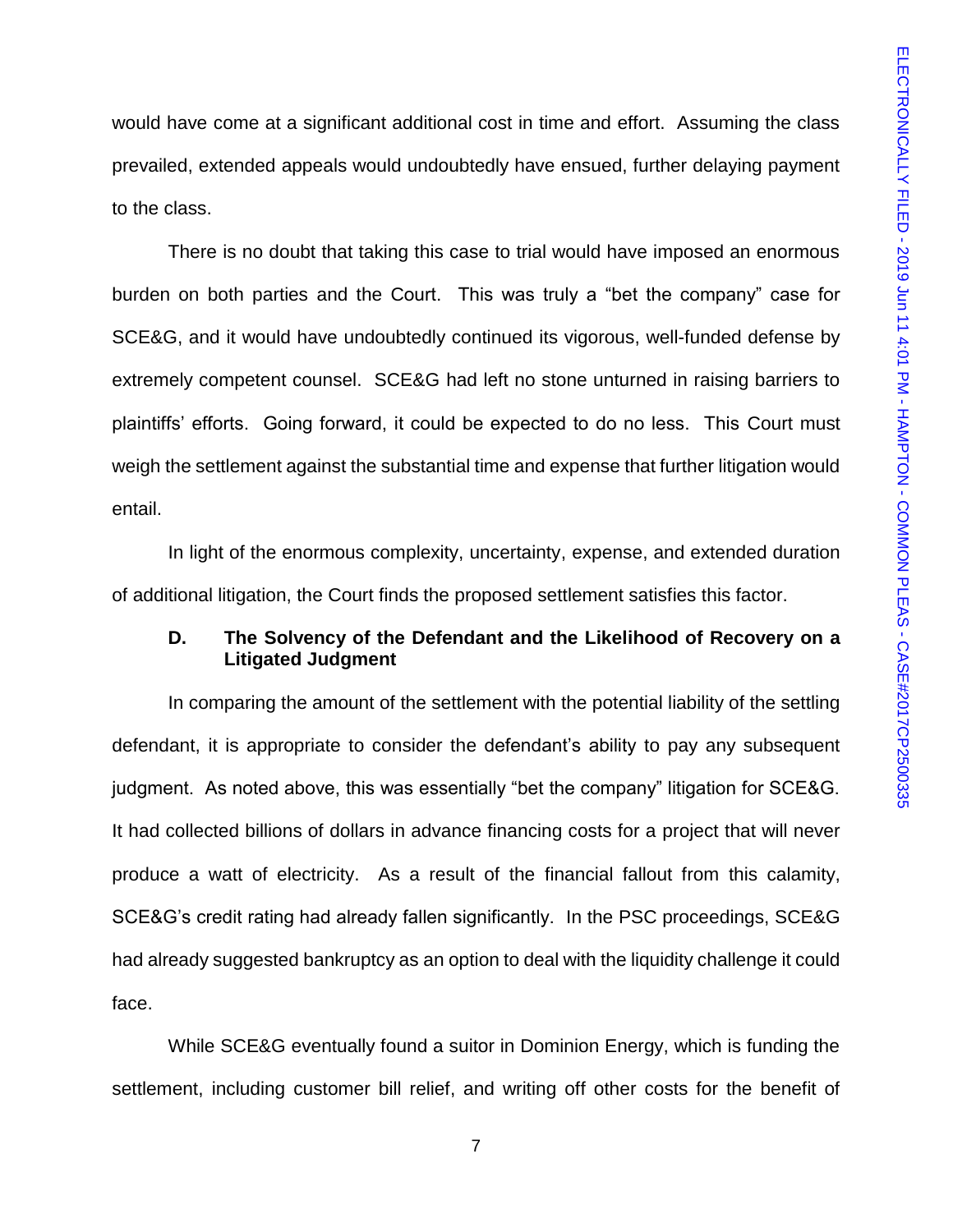SCE&G customers, Dominion did not consummate its acquisition until after the class reached this settlement with SCE&G. Had this case not been settled, and Dominion not gone forward with its acquisition, SCE&G would have faced a potentially ruinous verdict that may well have driven it into bankruptcy. A bankruptcy proceeding would have been expensive, extended, and highly uncertain in its outcome. To the extent the settlement avoided that enormously complicated scenario, it performed a public service. The Court finds that this factor also supports the proposed settlement.

### **E. The Degree of Opposition to the Settlement by Class Members**

No settlement is perfect. Many class action settlements produce some opposition from a segment of the class. It is important for the Court to consider any such opposition. As the Fourth Circuit Court of Appeals has noted, "[t]he attitude of the members of the class, as expressed directly or by failure to object, after notice, to the settlement, is a proper consideration for the trial court." *Flinn v. FMC Corp.*, 528 F.2d 1169, 1173 (4th Cir. 1975), *cert. denied* 424 U.S. 967 (1976). But even opposition to the settlement by a large number of class members does not doom its approval. As the *Flinn* court stated, "a settlement is not unfair or unreasonable simply because a large number of class members oppose it." *Id*.

The class undertook an extensive notice campaign using a legal notification company that has designed over 400 class notices. The notice effort included providing individual notice to each of the owners of the 1,628,747 accounts identified by the parties as affected by the settlement. That notice was supplemented by published notice in the seven major state newspapers, a settlement website, and social media banner ads that linked to the settlement website. The notice not only covered the major points of the settlement, but directed class members with questions to contact the notice administrator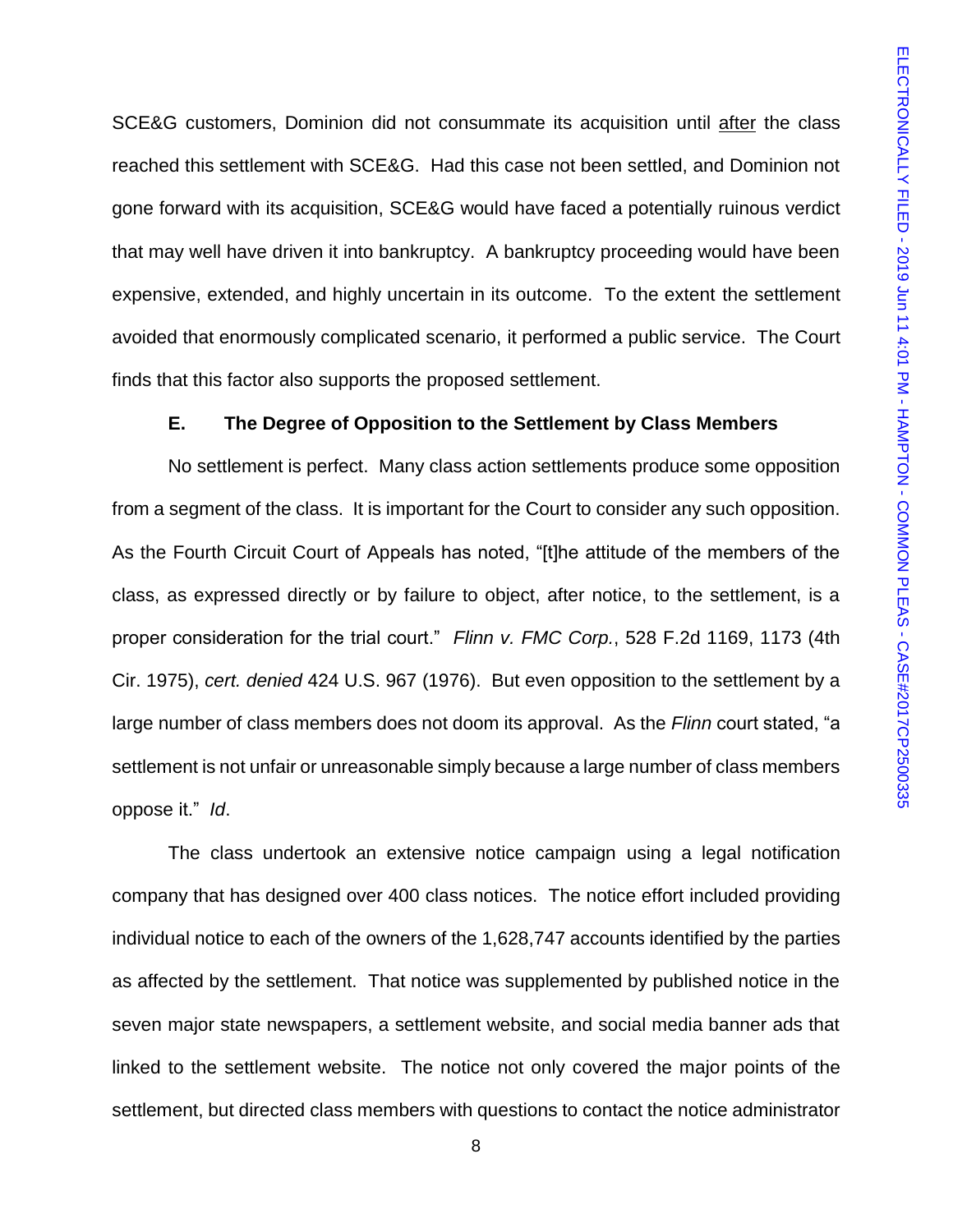through the settlement website, email, the toll-free number, or a special post office box set up for inquiries. In addition, the notice contained the names and addresses of five class counsel firms that were available to answer questions. Thousands of class members made use of one or more of these information sources as detailed in the affidavit of the notice administrator.

The notice was distributed in sufficient time for class members to make any inquiries they wished through the information sources available and to decide whether to opt out of the action or object to the settlement. The record reflects that class members had at least a month to opt out and over two months to object. A month or more to respond to a class notice is adequate. *See, e.g., Torrisi v. Tucson Elec. Power Co.,* 8 F.3d 1370, 1375 (9th Cir. 1993) (31 days); *Marshall v. Holiday Magic, Inc.*, 550 F.2d 1173, 1178 (9th Cir. 1977) (26 days).

The website to which class members with inquiries were directed by the notice contained extensive supplemental information for class members. It had a tab headed "Important Documents" that contained the Settlement Agreement, selected case pleadings, the settlement preliminary approval order, both the long and short form of class notice, and other forms, including the opt out form. Another tab entitled "Frequently Asked Questions" contained 14 questions with answers and an invitation for class members with further inquiries to contact the other available sources of information.

The numerous documents made available to class members, including the individual notice, Settlement Agreement, "Important Documents", and "Frequently Asked Questions" website tabs all describe the settlement's major terms as including \$115 million in cash, property with an estimated value of between \$60-85 million, and \$2 billion to be administered as rate relief by the PSC. The documents defined these three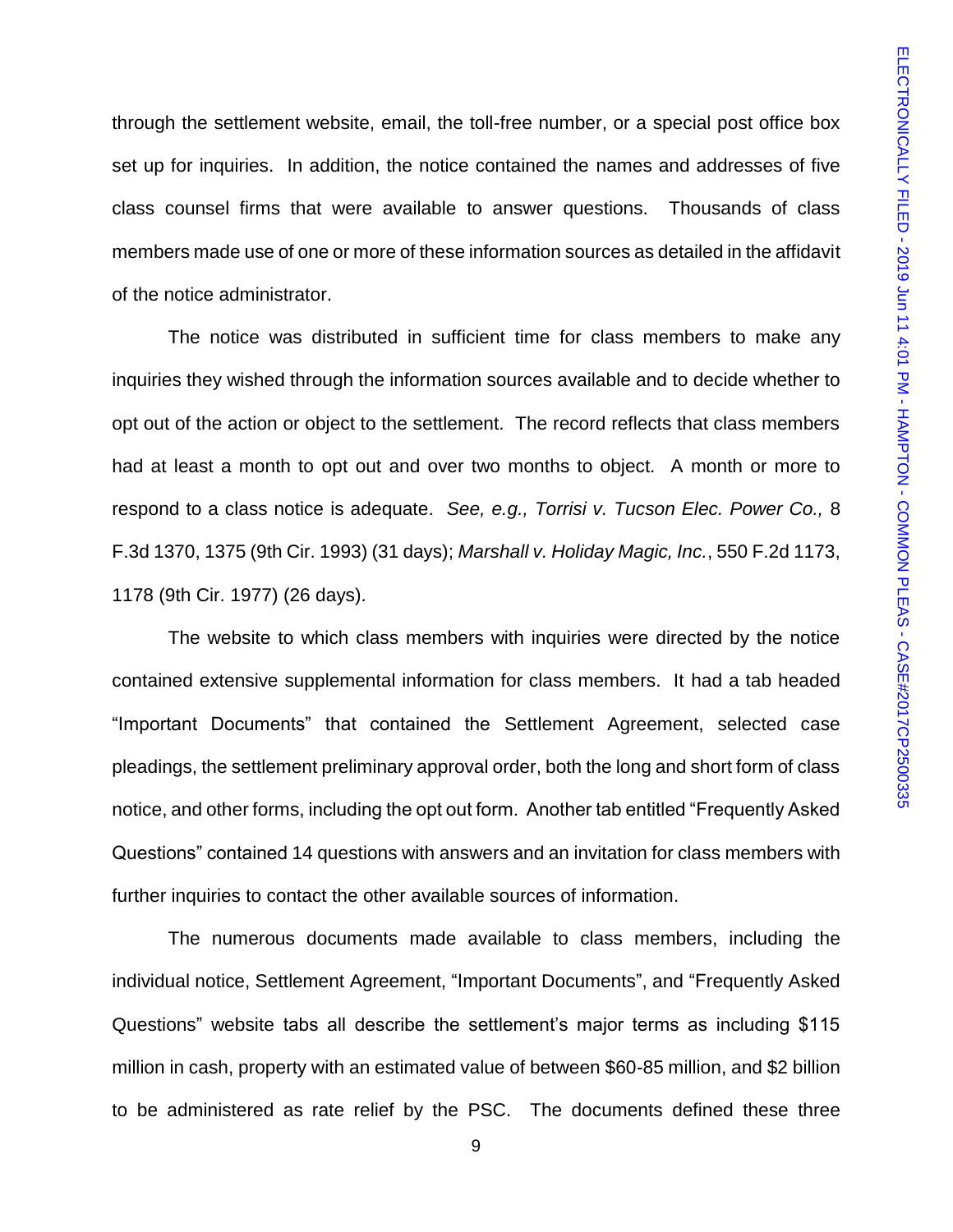components of the settlement as the "Common Benefit" and informed the class that Class counsel intended to ask for a fee "not to exceed 5% of the Common Benefit." The notice documents further provided that the fee would be paid from the cash and available proceeds from the property sales, which the settlement defined as the "Common Benefit Fund."

The Court finds that the extensive distribution of the notice and its explanation of the settlement, including the elements of the Common Benefit and the Common Benefit Fund, as well as the attorneys' fee request, meet the requirements of due process. *See Eisen v. Carlisle & Jacquelin*, 417 U.S. 156, 173-77, 94 S.Ct. 2140, 2150-52 (1974).

The class members to whom this notice was distributed include a broad spectrum of commercial accounts, as well as numerous individual customers. SCE&G's customers include businesses, law firms, government agencies, accounting firms, stockbrokers, financial advisors, and many other sophisticated entities with access to lawyers to review and raise questions or objections to the class notice. After this extensive notice campaign, none of these sophisticated entities has objected to the settlement. And only two total objections were received. One was from an individual homeowner. The other was filed by two law firms on behalf of seven individuals who collectively have ten of the 1,628,747 class customer accounts. These Objectors represent just seven-tenthousandths of one percent of the class (.00067 percent), while the non-objecting class members represent 99.99938 percent of the class.<sup>1</sup>

l

<sup>&</sup>lt;sup>1</sup> The class notice also permitted class members to opt out of the class and not be part of the settlement. Only 24 class members have opted out. Timely opt outs are free to initiate their own litigation against SCE&G and will not be bound by anything in this settlement. The fact that only 24 class members chose to leave this litigation also supports the reasonableness of the negotiated resolution.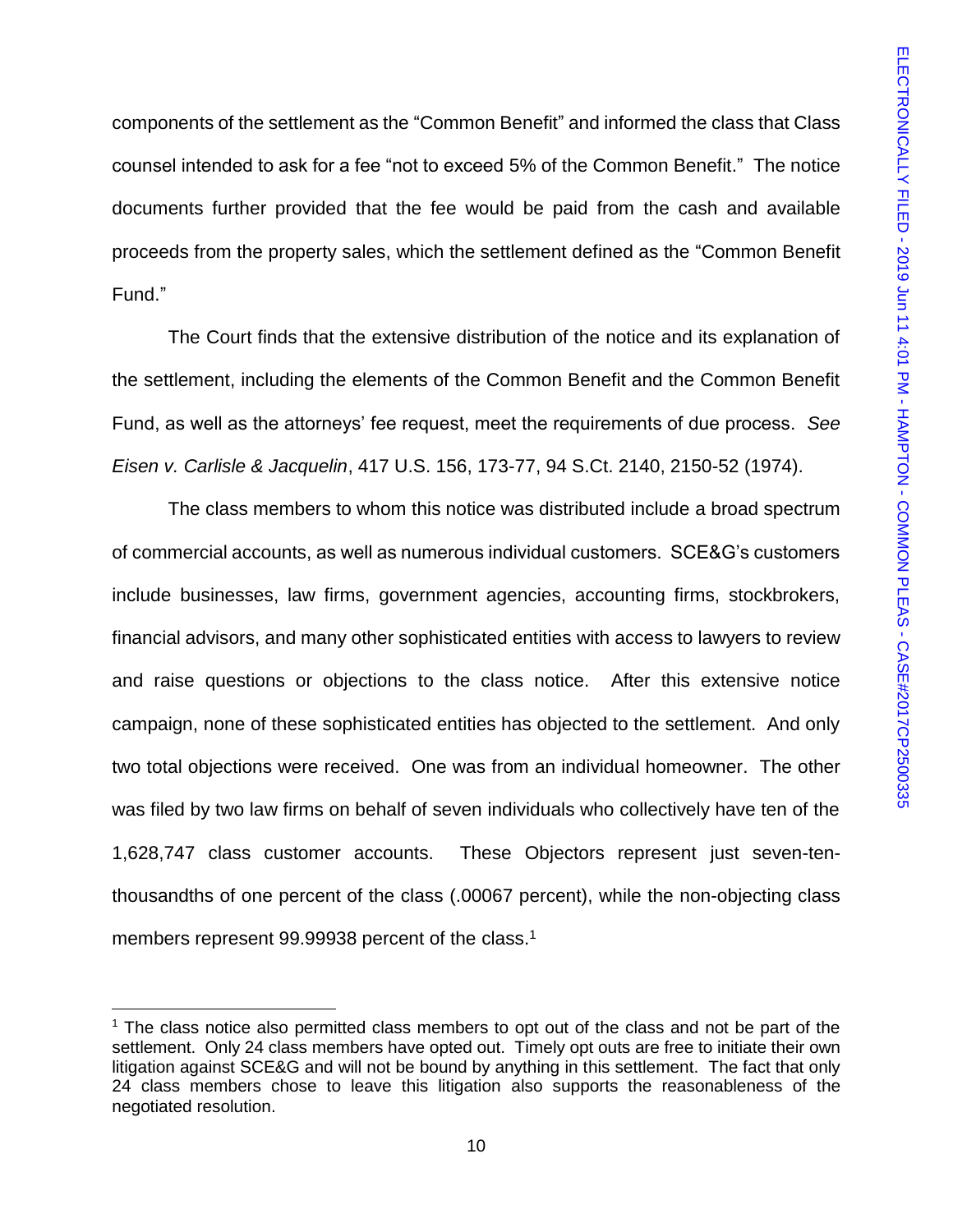With a class so large, such an infinitesimally small number of objectors is powerful evidence of the fairness of the settlement, as numerous courts have held. *See, e.g., In re Wachovia Corp. ERISA Litig.*, 2011 WL 5037183 (W.D.N.C. Oct. 24, 2011) (four objectors out of 150,000 class members); *In re The Mills Corp. Sec. Litig.*, 265 F.R.D. 246, 261 (E.D. Va. 2009) (two objectors out of 128,000 class members); *Jones v. Dominion Res. Servs., Inc.*, 601 F. Supp. 2d 756 (S.D.W. Va. 2009) (one objector out of 25,000 class members). This overwhelming lack of objections to the settlement terms supports the fairness, reasonableness, and adequacy of the settlement.

As noted, the class notice process did produce two objections. One was from an individual homeowner who does not object to the settlement as a whole or to the requested fee. Rather, he asks that his share of the settlement be paid all in cash, rather than any portion in rate relief. The Court finds that the parties' decision to fashion the class settlement with three components – cash, property, and funds for rate relief – was a reasonable response to the unique circumstances here. While an all cash settlement would have provided a larger immediate payment to class members, the Court is satisfied that the parties reasonably determined that applying \$2 billion of the settlement consideration as rate relief has more beneficial long-term economic impact for class members as a whole. Accordingly, the individual homeowner's objection, while understandable, does not detract from the fairness, reasonableness, or adequacy of the settlement.

The second objection on behalf of seven customers holding ten accounts raised several questions concerning the settlement procedures and substance, as well as the amount of the attorneys' fee requested. The Court heard extensive argument on these objections at the May 14, 2019 hearing. Following that hearing, Class counsel conferred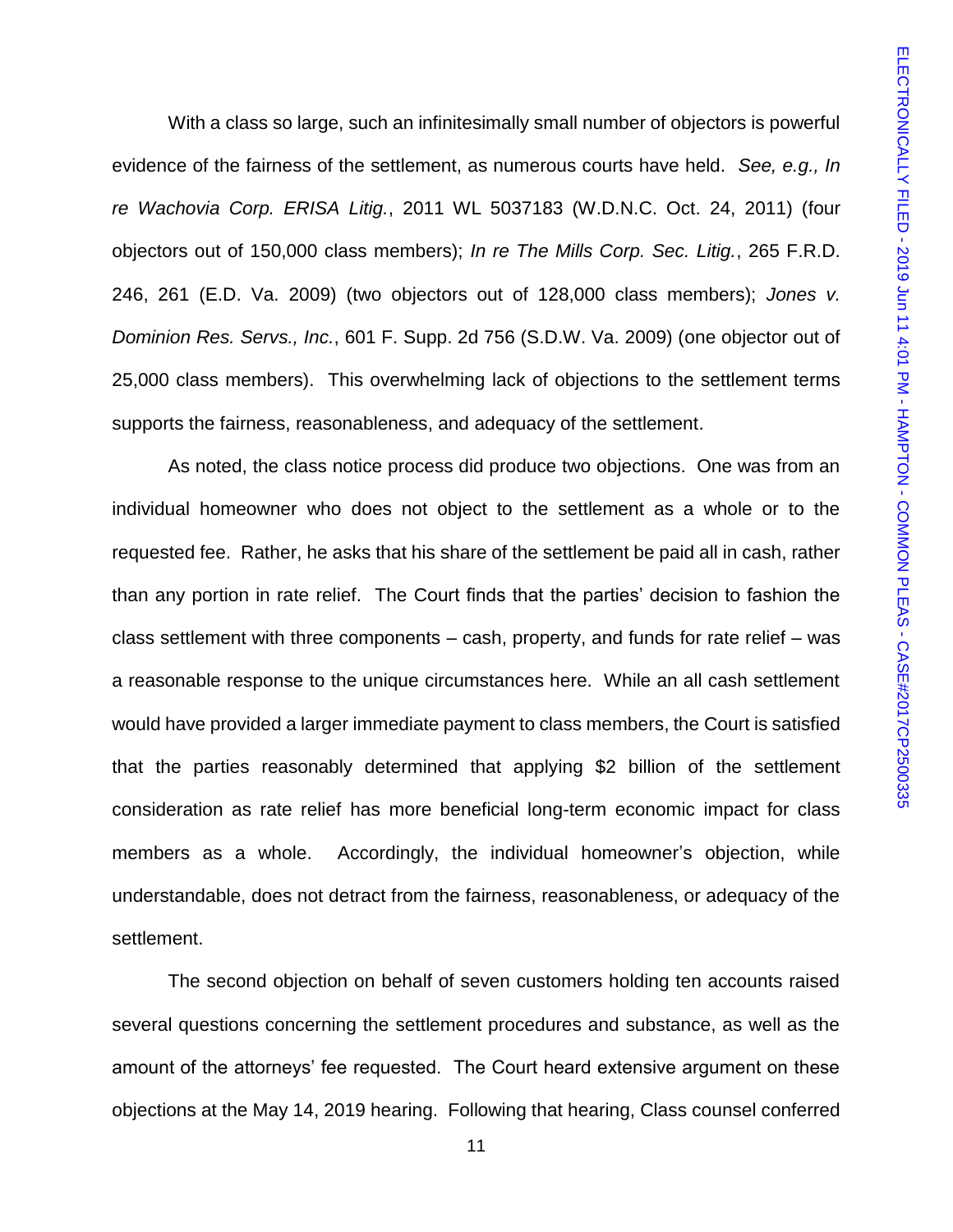with the Objectors' counsel in an effort to resolve their differences. As a result of those discussions, these objectors have agreed to withdraw their objections to the settlement and Class counsel have agreed to adjust their common benefit fee request as discussed later in this Order. Accordingly, there are no outstanding objections to the settlement.

# **F. Conclusion on Settlement Approval**

The Court concludes that this settlement entered into by highly experienced counsel on both sides after almost fifteen months of intensive litigation is fair, reasonable, adequate, and conforms in all respects to the requirements of Rule 23. Accordingly, the settlement is approved.

# **III. ATTORNEYS' FEE AND COSTS**

Having found that the class settlement is fair, reasonable, and adequate, it is now appropriate to consider Class counsel's request for an award of attorneys' fees and costs.

As noted earlier, Class counsel undertook an extensive notice campaign to provide all class members with detailed information concerning the settlement, including Class counsel's request for attorneys' fees. In that notice, Class counsel specifically informed the class that:

At the outset in August 2017, Class Counsel agreed to handle the case on a "contingent" basis and to advance all costs and expenses on behalf of the Plaintiffs and the Class. Class Counsel intend to file a Motion for Attorneys' Fees and Expenses to be paid from the Common Benefit Fund, in an amount not to exceed 5% of the Common Benefit, inclusive of expenses advanced by Class Counsel.

# Long Form Class Notice, ¶ A.5.

In response to the notice, no class member filed an objection to the potential five percent common benefit fee request. The settlement specified that the Common Benefit included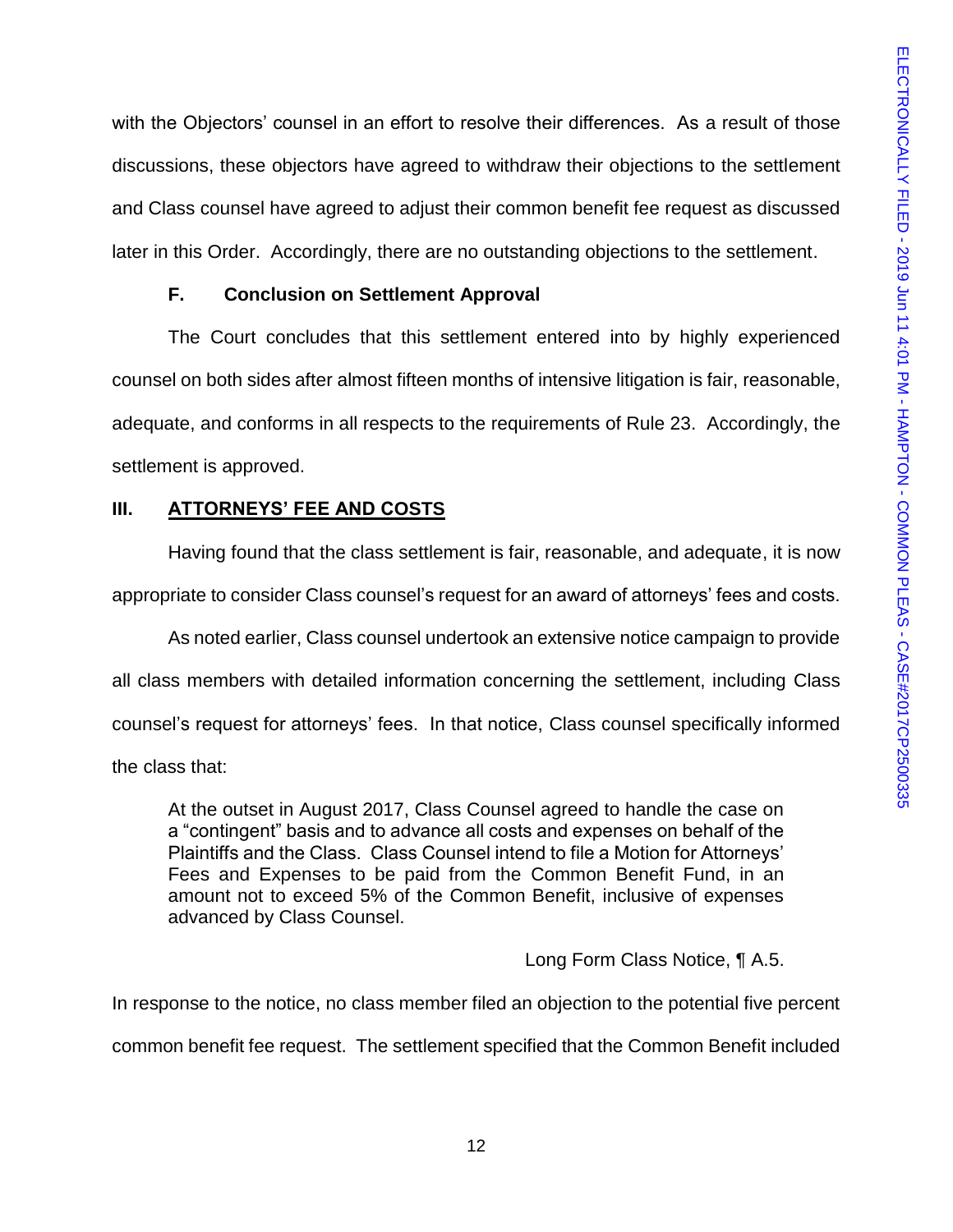cash, transferred property, and customer bill relief components. It also stated that the fee would be paid out of the Common Benefit Fund.

On April 19, 2019, Class counsel filed their application for a common benefit attorneys' fee award and cost reimbursement in which they requested a three percent common benefit fee. This is forty percent less than the five percent to which the class made no objection. Class counsel's fee petition was posted on the settlement website available to all class members by following the instructions in the class notice. In the over two months between February 4, 2019, when the class notice was mailed, and the April 19, 2019 fee petition filing, no class member objected to the five percent fee request.

After the three percent fee petition was filed on April 19, 2019, only the seven objectors responded to it. Following the May 14, 2019 hearing, where the seven objectors opposed Class counsel's three percent common benefit fee request, counsel conferred in good faith in an effort to resolve the objection. In addition, Class counsel stated at the hearing that they had reduced their original five percent fee request to three percent in part to recognize the valuable assistance provided by the Attorney General on the BLRA constitutional issue. Nevertheless, they offered at the May 14, 2019 hearing to make an additional reduction in light of the Attorney General's comments that the fee should be further reduced.

Following discussions with the Objectors' counsel, and in further consideration of the Attorney General's comments, Class counsel agreed to further reduce their fee request from 3% of the maximum common benefit of \$2.2 billion (\$66 million) to \$51 million, which is equivalent to 2.318% of the maximum common benefit of \$2.2 billion. This reduction in their fee request of approximately 22.7% is in recognition of the strong advocacy of the Attorney General, and the arguments vigorously advanced by the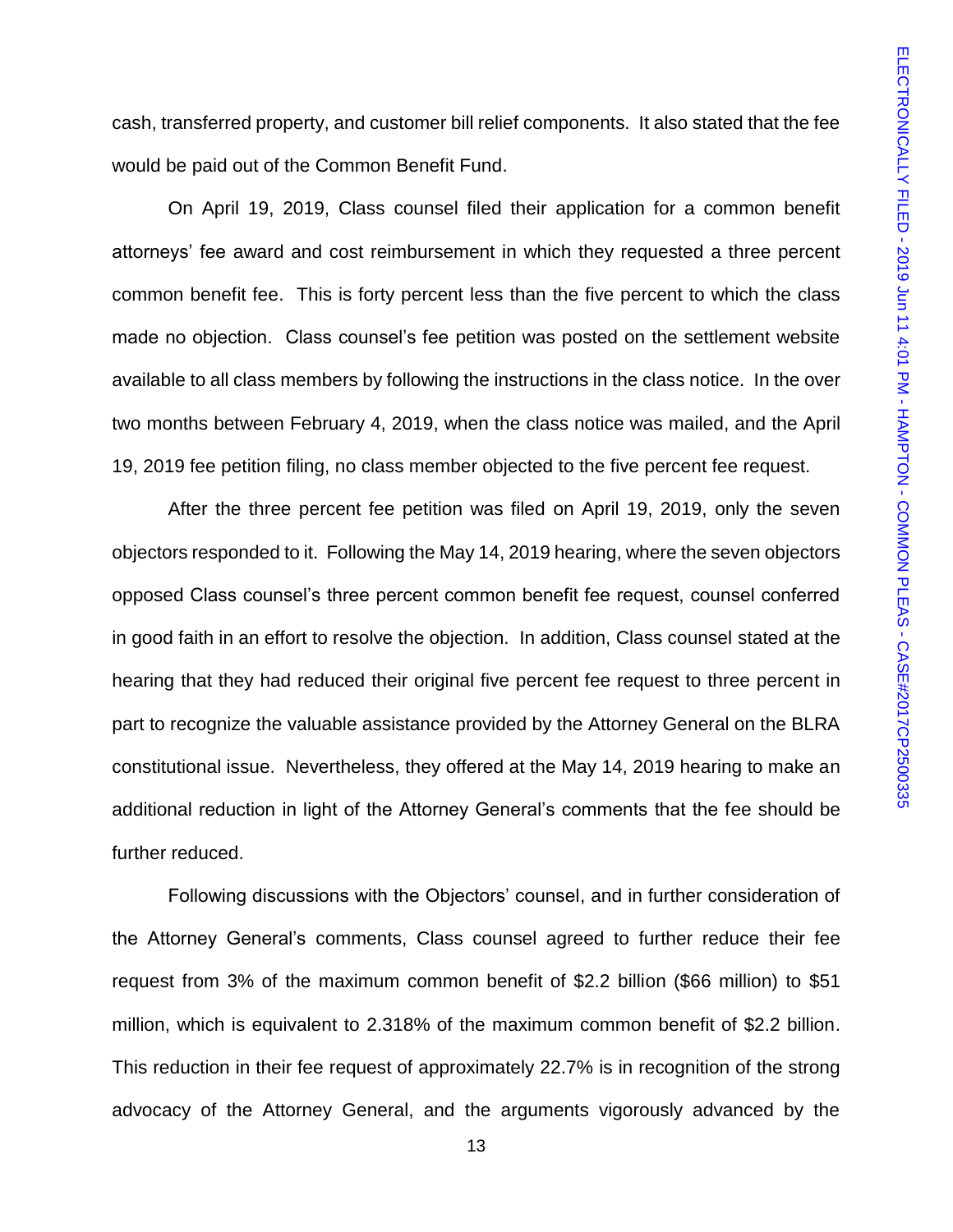Objectors. In response to this reduction, the Objectors have withdrawn their objection to the adjusted fee request.

Class counsel submitted expert affidavits from three distinguished members of the South Carolina Bar in support of their original fee request. These experts are: The Honorable Alexander M. Sanders, Jr., former chief judge of the South Carolina Court of Appeals; John P. Freeman, distinguished University of South Carolina law professor and ethics expert; and Thomas H. Pope, III, an esteemed trial lawyer, former member of the South Carolina Board of Bar examiners, and a Fellow in the American College of Trial Lawyers. Each of these experts has analyzed the litigation and Class counsel's work regarding it. Their opinions on the original 3% fee request support the conclusion that the amended fee request is reasonable, and at the low end of the range of fees in similar complex mega class action.

Class counsel's work in this matter is distinguished by the fact that they were proceeding for the common benefit of the class in three different forums: the consolidated class actions in this Court, the consolidated federal court RCIO actions, and the PSC proceedings addressing the same controversy as the litigation. Class counsel's petition, supported by an affidavit from ORS outside counsel, sets forth in great detail the indispensable role Class counsel played in assisting ORS counsel in preparing for and presenting its case at the PSC. Due to the unprecedented complexity of the controversy, the ORS needed to hire outside counsel. Those counsel, in turn, needed the help of Class counsel to prepare adequately for the fast approaching PSC hearing that state law required to be conducted on an expedited schedule.

As it turned out, the PSC proceedings were essentially a preview of Class counsel's liability case against SCE&G, using depositions, documents, and other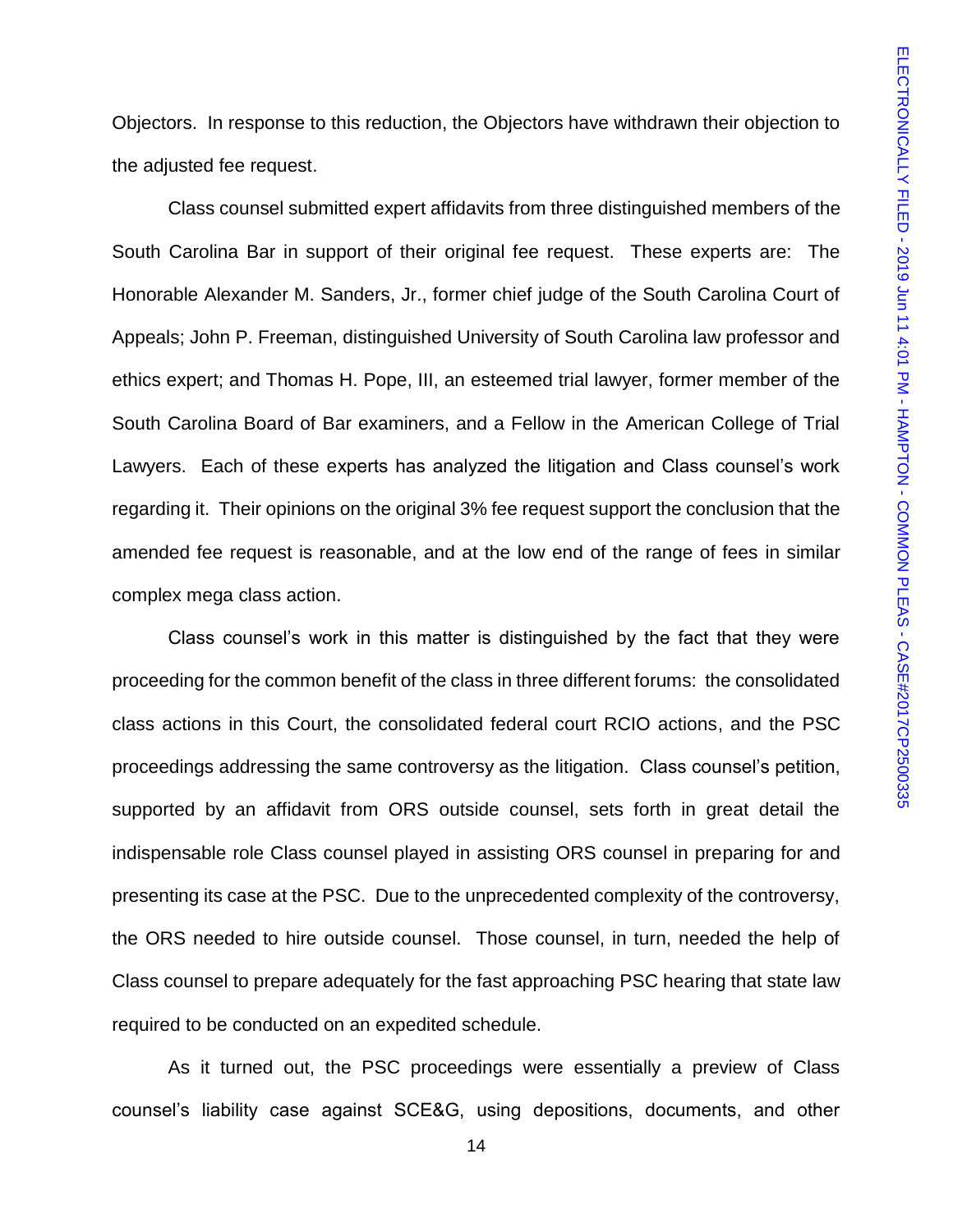information that Class counsel supplied to ORS counsel. By assisting the ORS, Class counsel recognized that they would be aiding the overall class effort and, in fact, that is exactly what happened. While the PSC hearings were ongoing, and extensive liability evidence against SCE&G was being admitted, SCE&G accelerated serious settlement discussions for both the class and the PSC matter. At the same time, Class counsel and ORS counsel were coordinating on how to craft an interlocking settlement that would give the SCE&G customer class members, who are also ratepayers in the PSC proceedings, the maximum benefit. The solution they reached achieved that goal.

The tasks confronting Class counsel during the litigation were substantial. Knowing that ORS counsel needed a liability case assembled in a matter of months, Class counsel forged ahead to review approximately 1.8 million documents using a customdesigned database that enabled Class counsel to mine this vast number of documents for critical evidence. As they extracted helpful evidence, Class counsel had to organize it for use at the numerous depositions they conducted with ORS counsel in several states extending into the first week of the PSC proceedings. ORS counsel made substantial use of these documents and depositions in their PSC presentation. The PSC proceedings undoubtedly increased the complexity of Class counsel's tasks and compressed their time frame while they were litigating this case against an ablyrepresented defendant.

This Court has previously reviewed the issue of attorneys' fees in class actions in *Anderson Memorial Hosp. v. W.R. Grace Co., et al.*, No. 92-CP-25-279 (Hampton Cty. Ct. Com. Pl. Dec. 10, 2008). The *Anderson Memorial Hosp*. order notes that in *Layman v. State*, 376 S.C. 434, 658 S.E.2d 320 (2008), the Supreme Court recognized that the percentage of recovery method was the accepted way to award fees from a common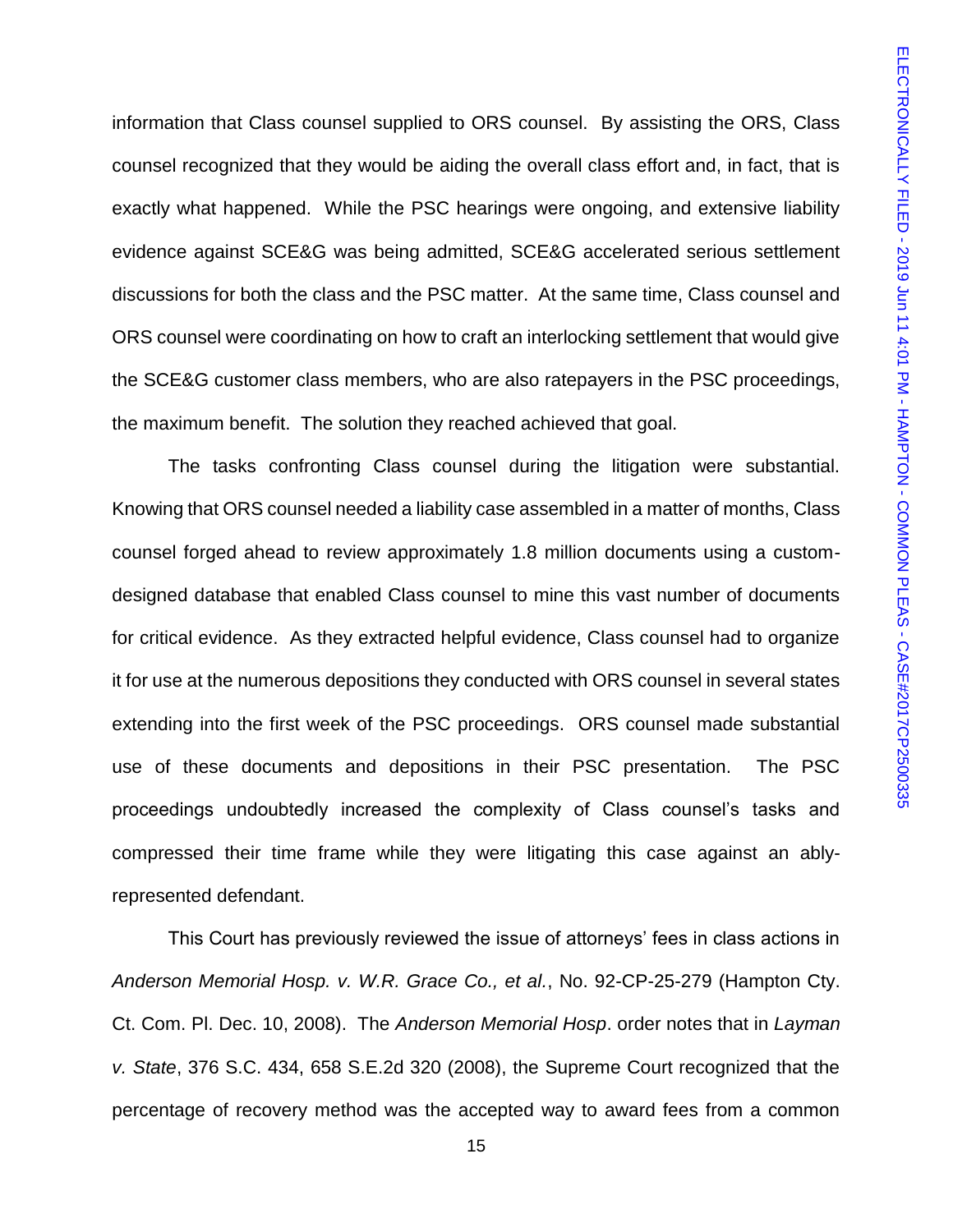fund. Class counsel's petition cites numerous South Carolina class action cases adopting

this method. The affidavit of Professor Freeman also reviews numerous South Carolina

opinions awarding a percentage fee, including many in which he was the fee expert.

The Freeman and Pope affidavits analyze each of the relevant fee factors this

Court summarized in *Anderson Memorial Hosp*.:

Under South Carolina law, a fee award calls for the "the court [to] consider the following six factors when determining a reasonable attorney's fee: (1) the nature, extent, and difficult of the case; (2) the time necessarily devoted to the case; (3) professional standing of counsel; (4) contingency of compensation; (5) beneficial results obtains; and (6) customary legal fees for similar services." *Jackson v. Speed*, 326 S.C. 289, 486 S.E.2d 750, 760 (1997). An award for attorney's fees will be affirmed so long as sufficient evidence in the record supports each factor. *Id*. Consideration of all six factors is necessary but none controls. *Id*.

> *Anderson Memorial Hosp*., at 3-4.

Accordingly, while the Court will award a fee under the established Common Fund percentage method, it will also review the *Jackson v. Speed* factors, recognizing that some are more significant than others in a common fund setting. *Central Wesleyan College v. W.R. Grace & Co.*, 2:87-1860-8, 7-9 (D.S.C. Dec. 3, 2010).

# **A. Relevant Factors**

### 1. The nature, extent, and difficulty of the case

This Court is very familiar with the case, having been its assigned jurist since its inception. The Court has observed the excellent advocacy on both sides and has ruled on several of the most contentious issues in the case. From substantive motions, such as motions to dismiss, to important discovery motions involving production and privilege issues, each has been hard fought on both sides. SCE&G has been represented by some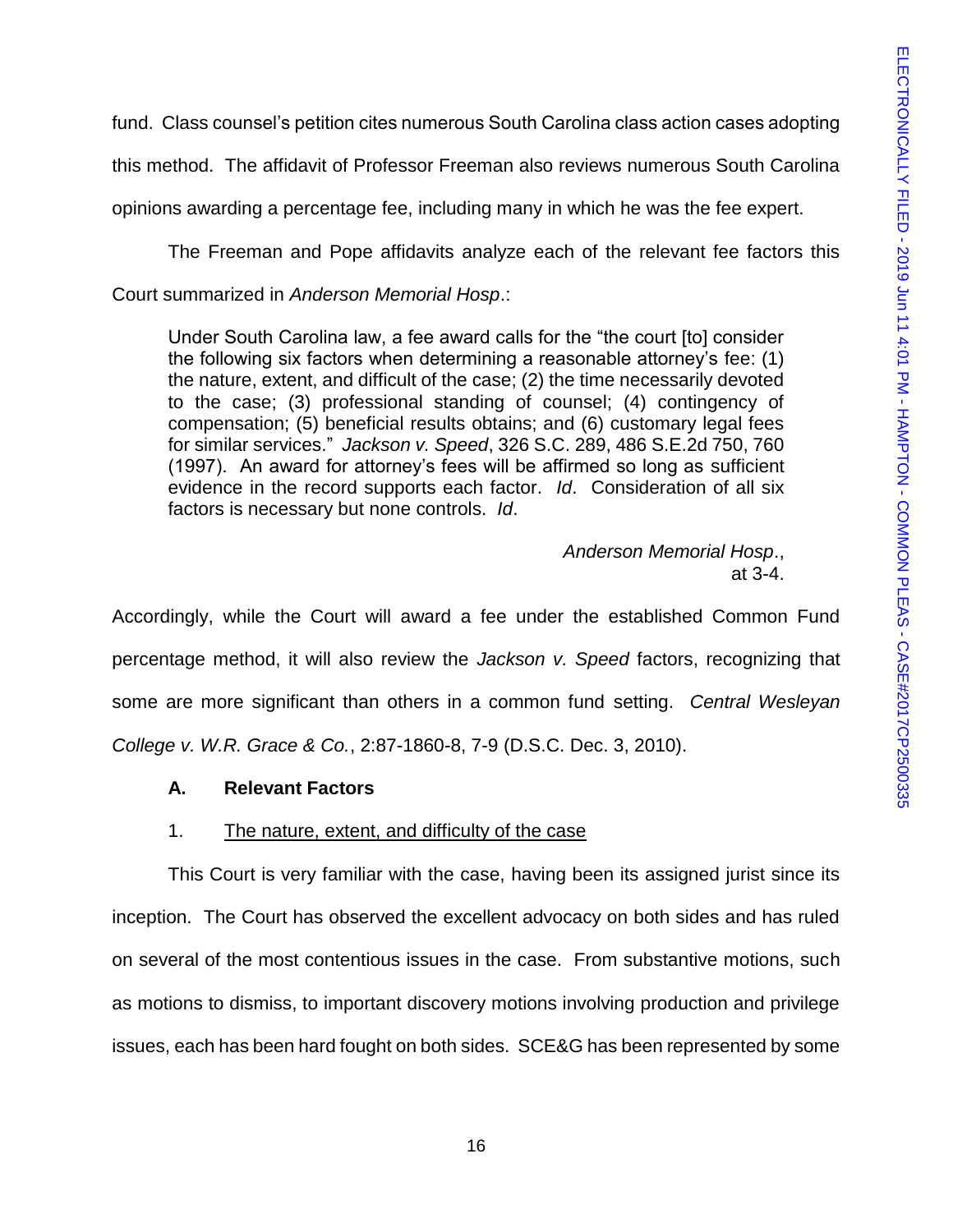of the most experienced and able counsel in the Southeast. Their defense efforts were professional, vigorous, and unrelenting.

A major factor impacting the difficulty of this litigation is the unprecedented nature of the nuclear project's collapse after years of charges to customers under the BLRA. The BLRA posed a formable obstacle to plaintiffs' case and became the centerpiece of SCE&G's efforts to dismiss it. In response, Class counsel argued forcefully that the BLRA was unconstitutional as a deprivation of due process under the South Carolina Constitution. Working in concert with Class counsel, the Attorney General also forcefully urged the statute's unconstitutionality. The parties extensively briefed and argued this critical issue, which remained undecided at the time of settlement.

The difficulty of this matter was increased by several factors. First, there was no "road map" of how to prosecute a case of this type on novel legal theories. The vast majority of class actions are factually complex, but can call upon established principles of law in products liability, securities, antitrust, or similar fields. Here, Class counsel were blazing a new trail in South Carolina legal history. And they were doing so while assisting ORS counsel in what the ORS executive director described as "the largest and most complex utility ratemaking docket in South Carolina history."

Professor Freeman, who has great experience in difficult class actions, aptly noted, "this case was difficult on virtually every possible level." Attorney Pope, who has litigated numerous class actions himself, agreed:

This has been a very difficult and unusual case against excellent, highly competent, and thorough adversaries. Class counsel undertook to do what many thought was an impossible task, and they did the job extremely well.

The nature, extent, and difficulty of this case rivals that of any litigation in this Court's experience. This factor strongly supports the requested fee.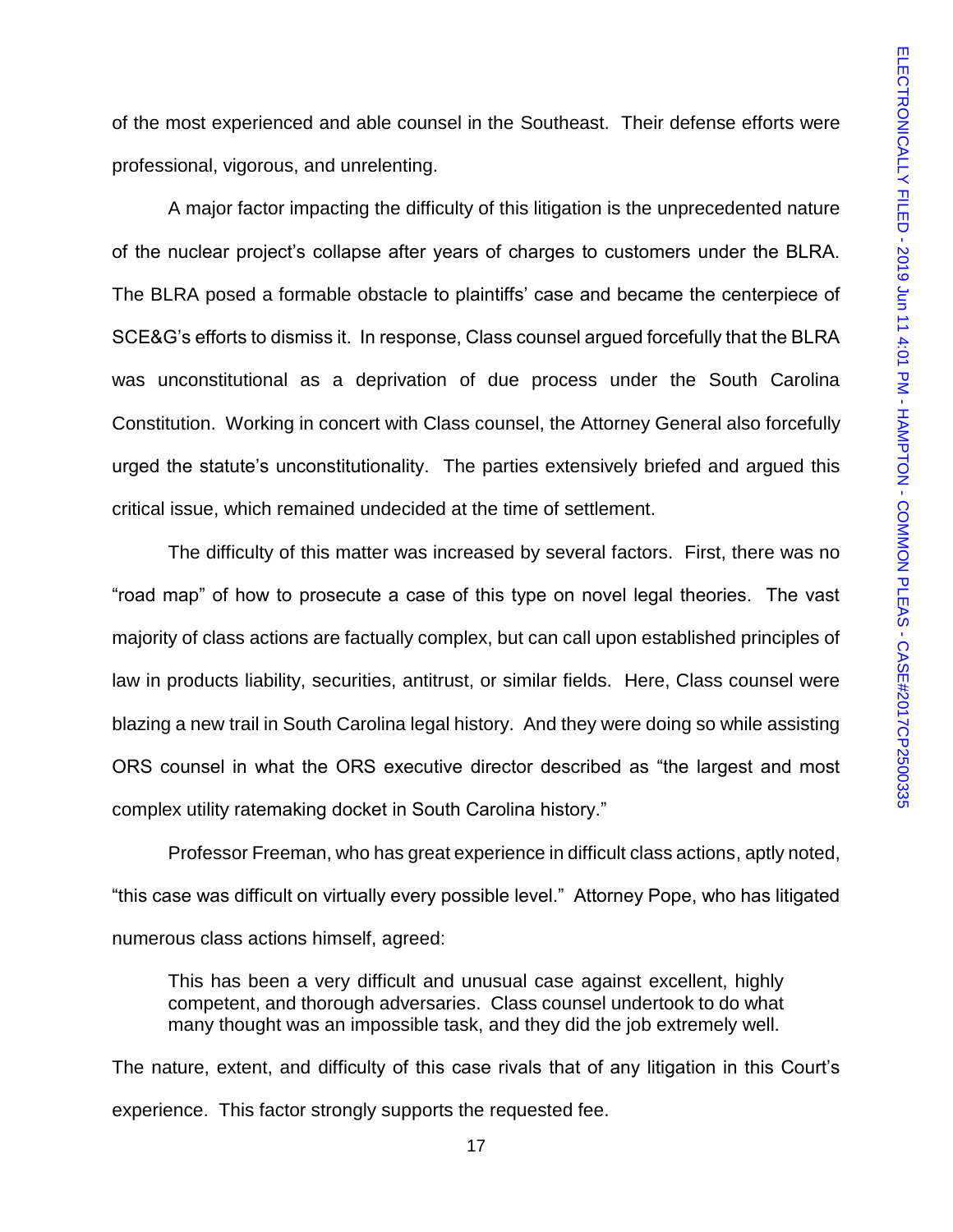# 2. The time necessarily devoted to the case

Class counsel's affidavit identifies 24,000 attorney hours and 2,278 paralegal hours spent on the litigation, including assisting the ORS and prosecuting the RICO actions in federal court. As Professor Freeman notes, "It is abundantly clear that this litigation . . . had been a battle royal fought on many fronts." Litigating novel and complex issues on multiple fronts required efficiency and coordination.

Class counsel's petition demonstrates a significant level of coordination. Some firms concentrated on pleadings and briefing. Others worked primarily on discovery. Yet others used special computer skills to analyze documents. Based on the excellence of the briefing and argument on numerous issues before this Court, the Court can appreciate the significant time devoted to the matter on both sides. Professor Freeman viewed the number of hours spent in light of the nature of the case and concluded that they "attest to the monumental size and complexity of the legal battles fought between plaintiffs and their adversaries." This Court finds that comment to be wholly appropriate.

Class counsel engaged in intensive discovery, including the examination and organizing of 1.8 million pages of documents, taking 26 depositions, engaging in extensive motion practice, and arguing novel legal issues, including the unconstitutionality of the BLRA. In addition, while this case did not have its own trial, Class counsel essentially sat "second chair" to ORS counsel at its "trial" in the PSC, where ORS counsel used much of Class counsel's work product during fifteen days of testimony at those hearings.

It is well established that the percentage of the recovery method is the accepted way to analyze fees to be paid from a common fund, as this Court held in *Anderson Mem. Hosp. v. W.R. Grace*, No. 92-CP-25-279 (Hampton Cty. Ct. Com. Pl. Dec. 10, 2008). In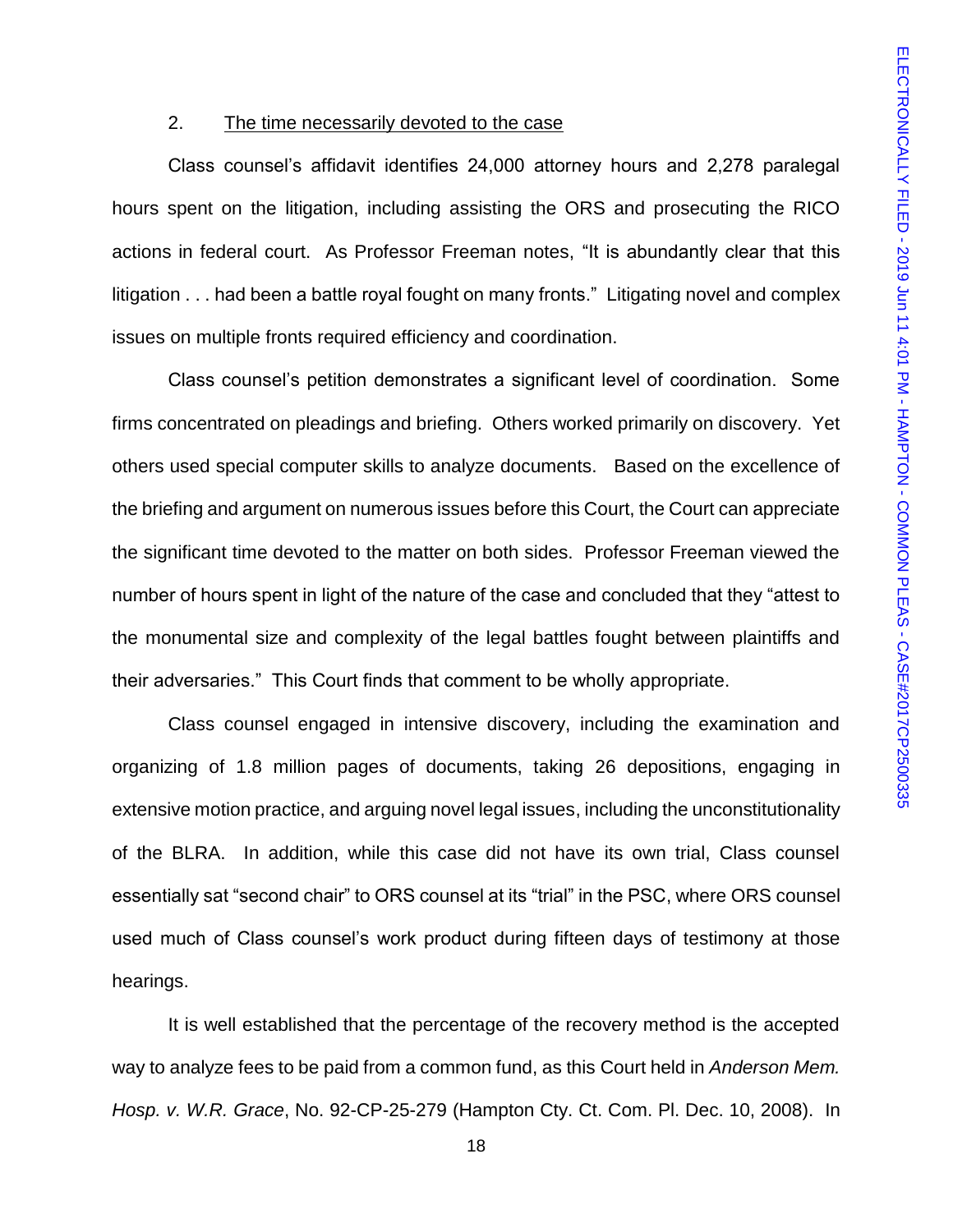contingency fee cases such as this, the degree of success and contingent nature of compensation are paramount factors. *In re Abrams &. Abrams, PA*, 605 F.3d 238 (4th Cir. 2010).

While the time spent litigating a case is a factor in assessing a reasonable fee, Judge Sol Blatt Jr. correctly described its subsidiary role in a common fund case, "[b]ecause this is a common fund case, and not a statutory fee shifting case, it would be error to unduly emphasize the hours spent over other relevant factors, such as the size of the fund created." *Central Wesleyan College v. W.R. Grace & Co.*, 2:87-1860-8, 8 (D.S.C. Dec. 3, 2010). The Fourth Circuit Court of Appeals in *In re Abrams &. Abrams, PA*, 605 F.3d 238 (4th Cir. 2010), reversed a trial court in a contingency fee case for unduly emphasizing time spent and hourly rates:

The proper question involved, not some hourly rate in the abstract, but whether thirty-three percent was an acceptable fee for the contingencybased personal injury work performed by [plaintiffs'] counsel.

#### 605 F.3d at 248.

Judge Blatt emphasized the efficiency goal of common fund cases by stating: "A small fund created after many hours means less to a class than a larger fund created efficiently." *Central Wesleyan College v. W.R. Grace & Co.*, No. 2:87-1860-8, 9 (D.S.C. Dec. 3, 2010).

When awarding a percentage fee in a common fund case, courts often use a lodestar cross-check, which does not require the same exhaustive review as awarding a fee by the lodestar method in a fee shifting case. *Goldberger v. Integrated Resources, Inc.*, 209 F.3d 43, 50 (2d Cir. 2000). Class counsel have filed an affidavit attesting to having spent 24,000 hours in prosecution of this case, the RICO action, assisting in the PSC proceedings, and attempting to intervene in SCE&G's challenge to interim electric rates in federal court. Class counsel have grouped the attorneys involved by years of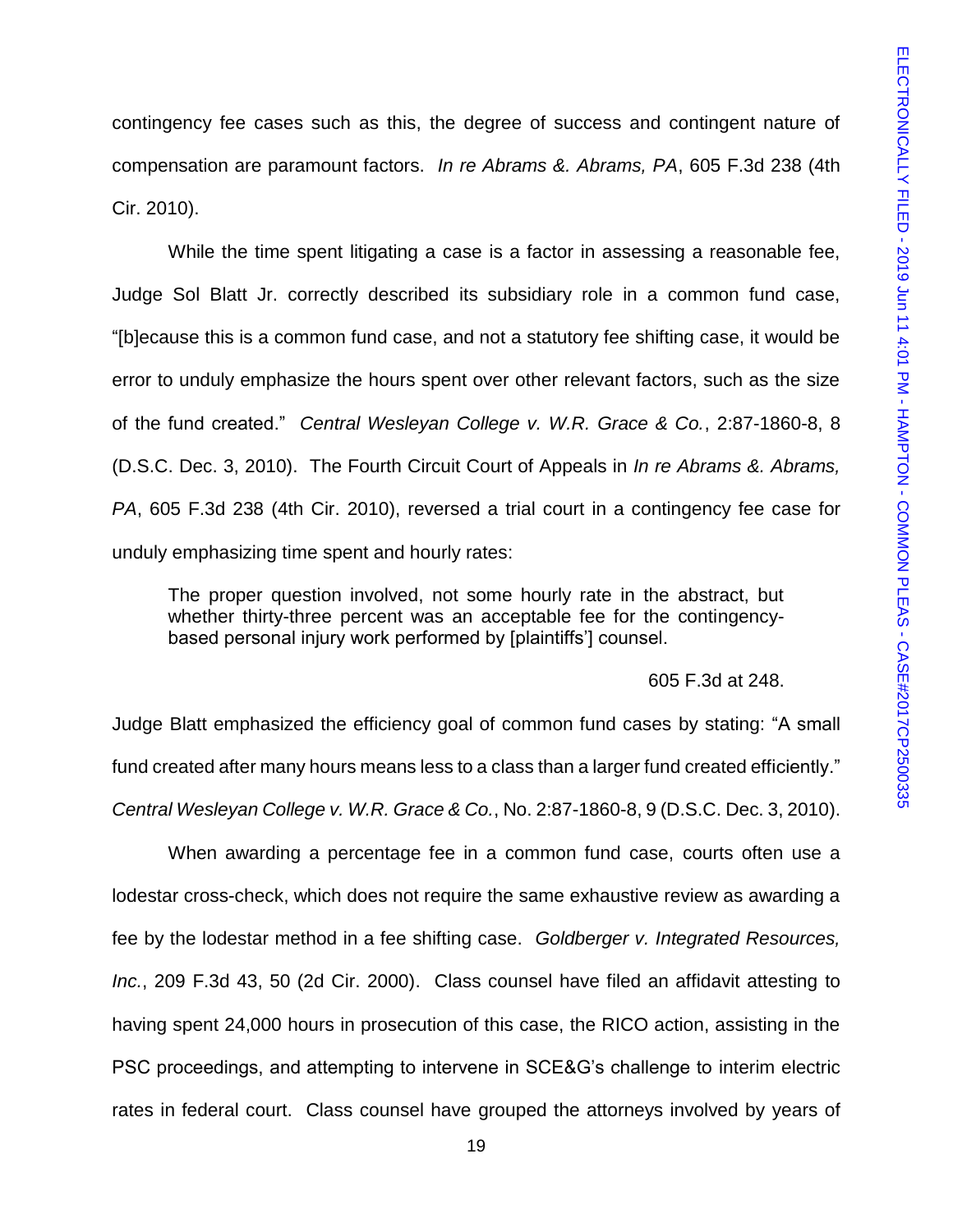experience and have applied a discount to certain rates used in a standard hourly rate chart.

The Court has great familiarity with this case, knows the reputations and abilities of many of the counsel involved, and agrees with the prevailing view that a searching examination of counsel's affidavit is not warranted in this common fund contingency fee case. In a lodestar cross-check, a court can rely on time summaries. *In re Rite Aid Corp. Sec. Litig.*, 396 F.3d 294, 306-07 (3d Cir. 2005). Class counsel have filed an affidavit attesting to a lodestar of \$18,609.189. The requested \$51 million fee divided by this figure gives a 2.74 multiplier. This is well below multipliers approved in other South Carolina class actions. *See e.g., Mitchum v. Aiken Electric Cooperative, et al*, No. 2014-CP-02- 00288 (Aiken Cty. Ct. Com. Pl. June 30, 2015) (4.16 multiplier).

Even if the Court were to invest the significant time necessary to review counsel's individual time records and found duplication of effort that reduced counsel's lodestar by fifty percent, the resulting multiplier (5.48) <sup>2</sup> would still be less than the 6 multiplier approved in another South Carolina class action. *See Spartanburg Reg'l Health Servs. Dist., Inc. v. Hillenbrand Indus., Inc.*, 2006 WL 8446464 (D.S.C. Aug. 15, 2006). It would also be lower than in many other class actions. *See, e.g., Cosgrove v. Sullivan*, 759 F. Supp. 166, 167 n.1 (S.D.N.Y. 1991) (8.74 multiplier); *Hainey v. Parrott*, 2007 WL 3308027, at \*1-\*3 (S.D. Ohio Nov. 6, 2007) (7.47 effective multiplier); *In re Boston & Maine Corp. v. Sheehan, Phinney, Bass & Green, P.A.*, 778 F. 2d 890, 894, 899 (1st Cir. 1985) (6 multiplier); and *In re Krispy Kreme Doughnuts, Inc. Sec. Litig.*, 2007 WL 119157,

 $\overline{\phantom{a}}$ 

<sup>&</sup>lt;sup>2</sup> Reducing the \$18,609,189 lodestar by 50% would yield \$9,304,595. A \$51 million fee divided by the reduced lodestar would give a 5.48 multiplier.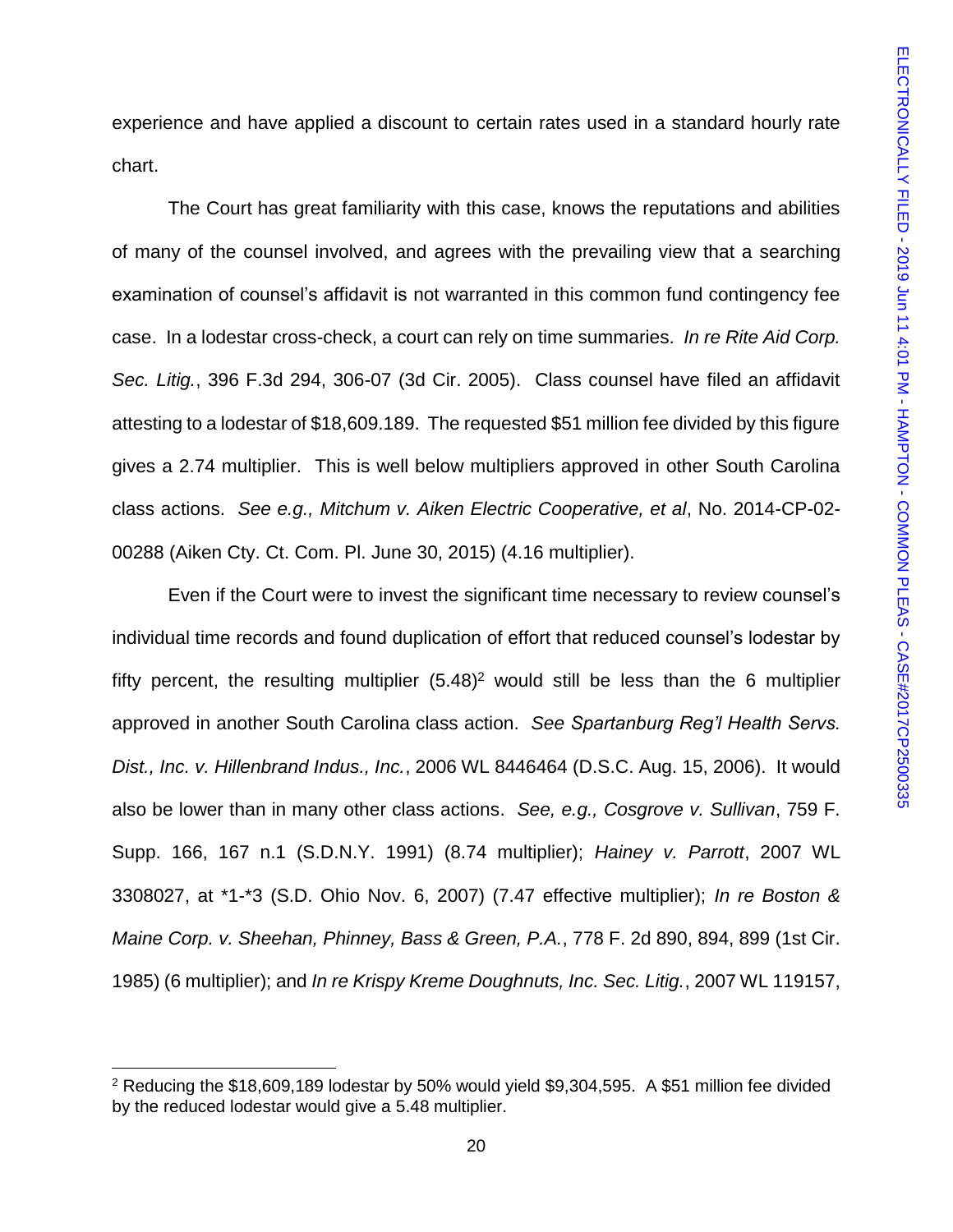at \*1-\*3 (M.D.N.C. Feb. 15, 2007) (6 multiplier). Class counsel's efforts, as reflected in their success, the great risk they took, the difficulty of the case, the virtual lack of objections, and the contingency of compensation all support the reasonableness of the fee requested here. The lodestar cross-check supports the fee requested as well.

# 3. The professional standing of counsel

Class counsel's petition details the excellent experience and reputations of the firms involved. Professor Freeman describes Class counsel as "an All-Star lineup of leading lawyers." He notes that he has worked with many of Class counsel who he described as "consummate professionals." Judge Sanders and attorney Pope similarly extol the reputations of Class counsel in their affidavits. Class counsel's petition reinforces the experts' evaluations of their professional standing by reciting the hundreds of cases they have tried to verdict, the multi-million (and multi-billion) dollar settlements in which they have participated, and the great diversity of their experience across the civil litigation spectrum. The Objectors did not challenge the excellent professional standing of Class counsel. The class was ably represented by excellent counsel.

### 4. The contingency of compensation

Although they began this litigation into unchartered legal waters with only their own self-confidence for support, Class counsel unhesitatingly advanced hundreds of thousands of dollars and invested tens of thousands of hours on contingency fee contracts. Unlike other types of litigation taken on contingency, such as products liability or securities cases, where there is often some reasonable anticipation of recovery based on past experience, here the contingency was total. There was no track record of success in similar cases to alleviate the concern about taking the case on a contingency basis. On the contrary, a similar action in Florida had been dismissed with the class and its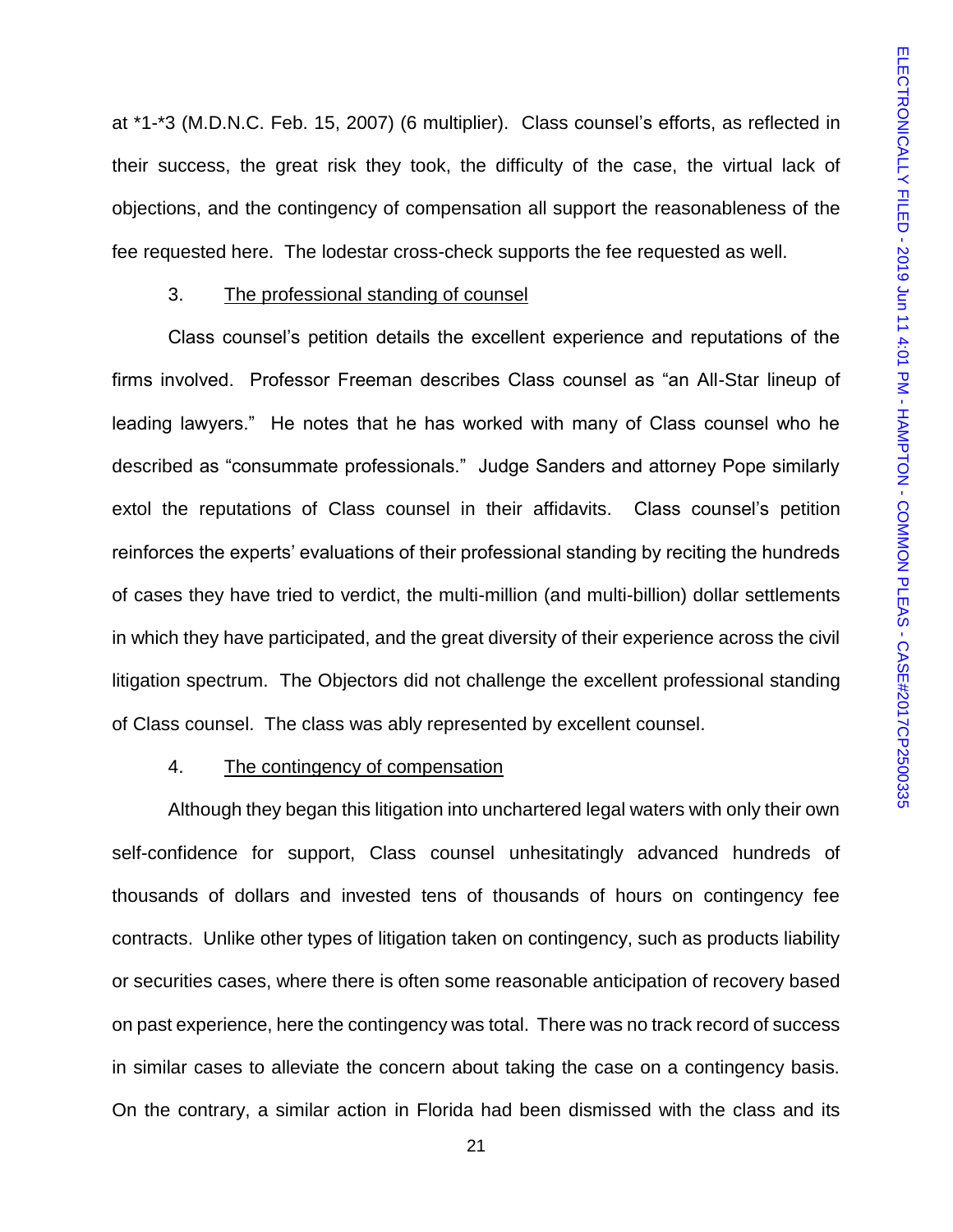counsel getting nothing. Other experienced South Carolina class action counsel had refused to get involved in the litigation at the outset, believing the contingency risk was too high.

The contingency of Class counsel's engagement in this risky litigation supports a substantial common fund fee. As the mediator in this case, Judge Joe Anderson, stated, "[C]ourts note that the riskier the case, the greater the justification for a substantial fee award." *Montague v. Dixie Nat'l Life Ins. Co.,* 2011 WL 3626541, at \*3 (D.S.C. Aug. 17, 2011). Likewise, as Judge Sanders attested in his affidavit, the contingency fee "serves an important public policy purpose in attracting the most highly skilled plaintiffs' counsel to take on enormously risky cases such as this." The Court agrees with Judge Sanders' evaluation of the degree of risk Class counsel undertook. Class counsel's commitment to this extremely risky venture and their expenditure of significant sums on behalf of the class attest to their commitment to their clients. The Objectors did not contest that this was a risky venture taken on a contingency basis. This factor weighs strongly in favor of a substantial common fund fee.

#### 5. The beneficial results obtained

As Class counsel's petition notes, the most critical factor in determining the reasonableness of a class action fee award is the degree of success obtained. Through their efforts both in the class actions and in giving critical assistance to the ORS in the PSC proceedings, Class counsel have achieved an impressive result. The settlement consists of \$115 million in cash, property valued between \$60-85 million, and an additional \$2 billion that the settlement permitted to be used for customer bill reduction in coordination with the PSC proceeding. As this Order recognizes, Class counsel's efforts

22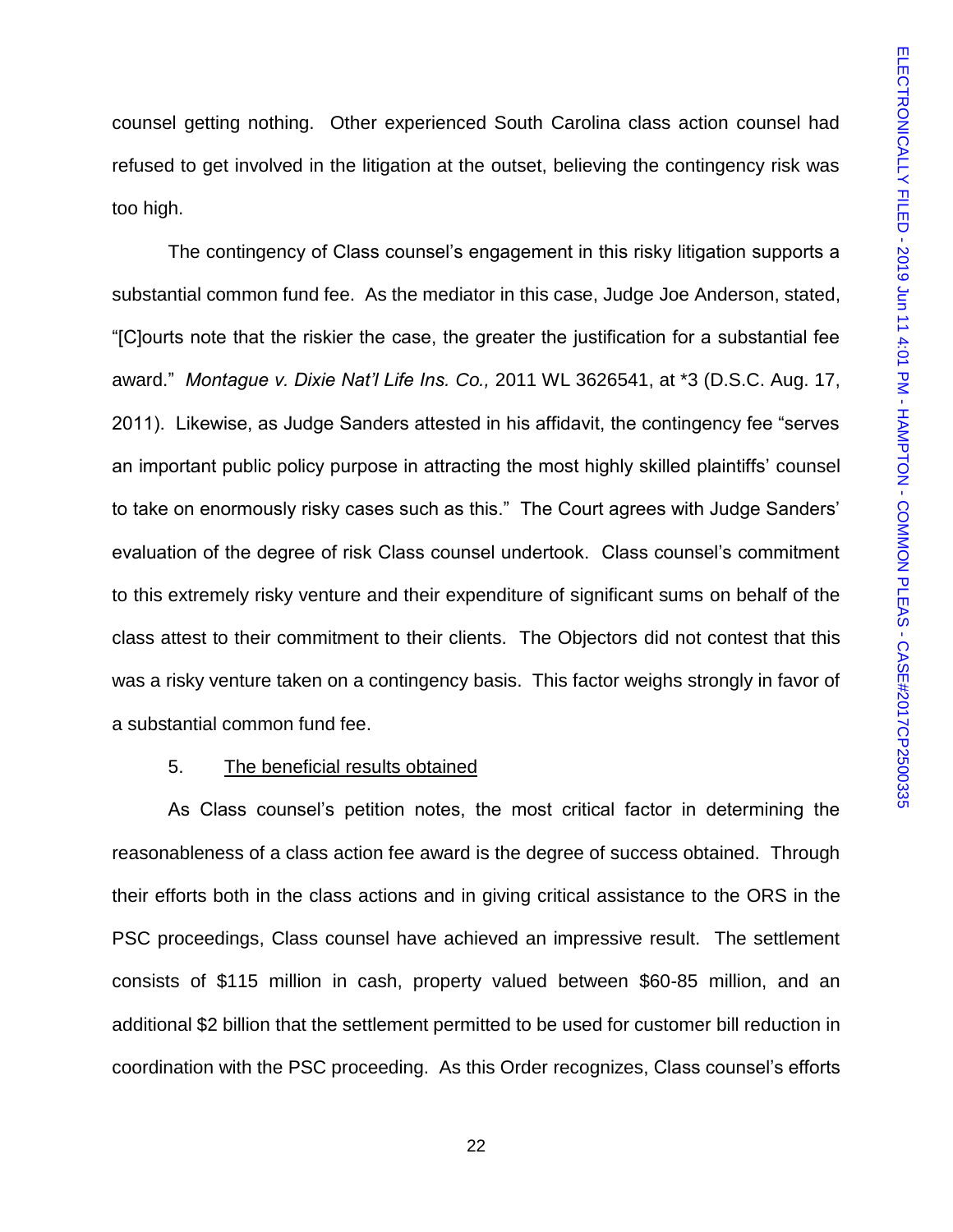were of great assistance in helping the ORS resolve the PSC proceeding favorably to SCE&G's customers.

By allowing \$2 billion of SCE&G's class action settlement obligation to be used at the PSC for customer bill relief, Class counsel ensured that the \$2 billion would have maximum economic benefit for the class. As Class counsel's petition explains, the class receives a greater benefit by having \$2 billion removed from the SCE&G rate base than by receiving \$2 billion in cash. Removing \$2 billion from the rate base also removes decades of future financing costs associated with that portion of the rate base. The Settlement Agreement leaves no doubt that the \$2 billion portion of SCE&G's class settlement obligation resulted from Class counsel's efforts: "It is expressly agreed by the Parties that the benefit conferred in the PSC was provided as a direct result of this Litigation." This settlement gives the class an enforceable right to this rate relief that cannot be revoked at the PSC.

The total settlement of approximately \$2.2 billion appears to be the largest private class action settlement in South Carolina history. It was achieved despite formidable opposition by excellent defense counsel. The result here is even more extraordinary when compared to the zero result that other counsel received for Florida utility customers with similar claims.

Class counsel have cited numerous mega fund cases awarding higher percentage fees than 2.3% requested here. *See, e.g., In re Black Farmers Discrimination Litig.*, 953 F. Supp.2d 82, 98 (D.D.C. 2013) (7.4% of a \$1.2 billion fund); *Ramah Navajo Chapter v. Jewell*, 167 F. Supp. 3d 1217, 1243 (D.N.M. 2016) (8.5% of a \$940 million fund); *In re NASDAQ Mkt. Makers Antitrust Litig.*, 187 F.R.D. 465, 485-88 (S.D.N.Y. 1998) (14% of a \$1 billion fund); *Wal-Mart Stores, Inc. v. Visa U.S.A, Inc.*, 396 F.3d 96, 106 (2nd Cir. 2005)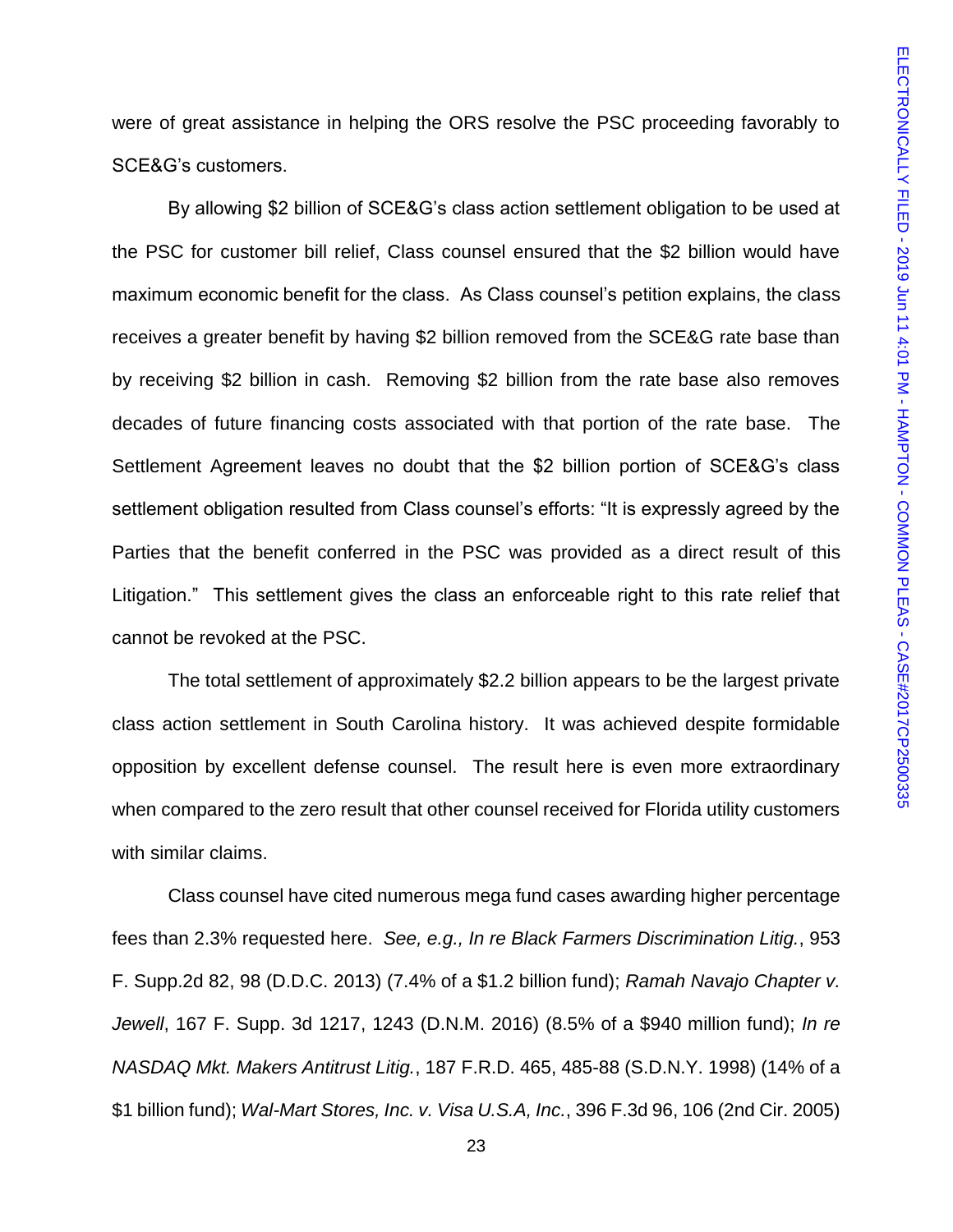(6.5% fee of a \$3.4 billion settlement); *In re Foreign Exch. Benchmark Rates Antitrust Litig.*, 2018 WL 5839691, at \*1 (S.D.N.Y. Nov. 8, 2018) (13% of a \$2.3 billion fund); *In re Enron Corp. Sec. Derivative & ERISA Litig.*, 586 F. Supp. 2d 732, 827-28 (S.D. Tex. 2008) (9.5% fee of a \$7.2 billion fund); *Shaw v. Toshiba Am. Info. Sys., Inc.*, 91 F. Supp. 2d 942, 973 (E.D. Tex. 2000) (7% fee of a \$2.1 billion settlement); *In re Diet Drugs Litig.*, 553 F. Supp. 2d 442, 485 (E.D. Pa. 2008) (6.75% on a \$6.4 billion settlement). Some courts have awarded even higher percentages. *See, e.g., In re Urethane Antitrust Litig.*, 2016 WL 4060156, at \*1, \*8 (D. Kan. July 29, 2016) (awarding a one-third fee on \$835 million settlement); *Allapattah Servs. v. Exxon Corp.*, 454 F. Supp. 2d 1185, 1239-40 (S.D. Fla. 2006) (31.33% fee on a \$1.075 billion settlement). In another South Carolina mega fund case, counsel representing the State in its tobacco case were awarded a 3.2 percent fee on a \$2.6 billion settlement. That case was still in its pleading stage and much less work had been done there than Class counsel have done here.

While there had not been a trial in this case at the time of the settlement, that is not unusual. Most class actions settle without a trial. At the time of settlement, Class counsel had been conducting intensive discovery, including examining and organizing 1.8 million pages of documents, taking 26 depositions, engaging in extensive motion practice, and arguing novel legal issues, including the unconstitutionality of the BLRA. In addition, while this case did not have its own trial, Class counsel essentially sat "second chair" to ORS counsel at its "trial" in the PSC, where ORS used much of Class counsel's work product during fifteen days of testimony.

It is appropriate to pay counsel's fee from the cash portion of the settlement, even though the Common Benefit contains non-cash components (property and rate relief). This payment method is common in any class action where part of the class relief is not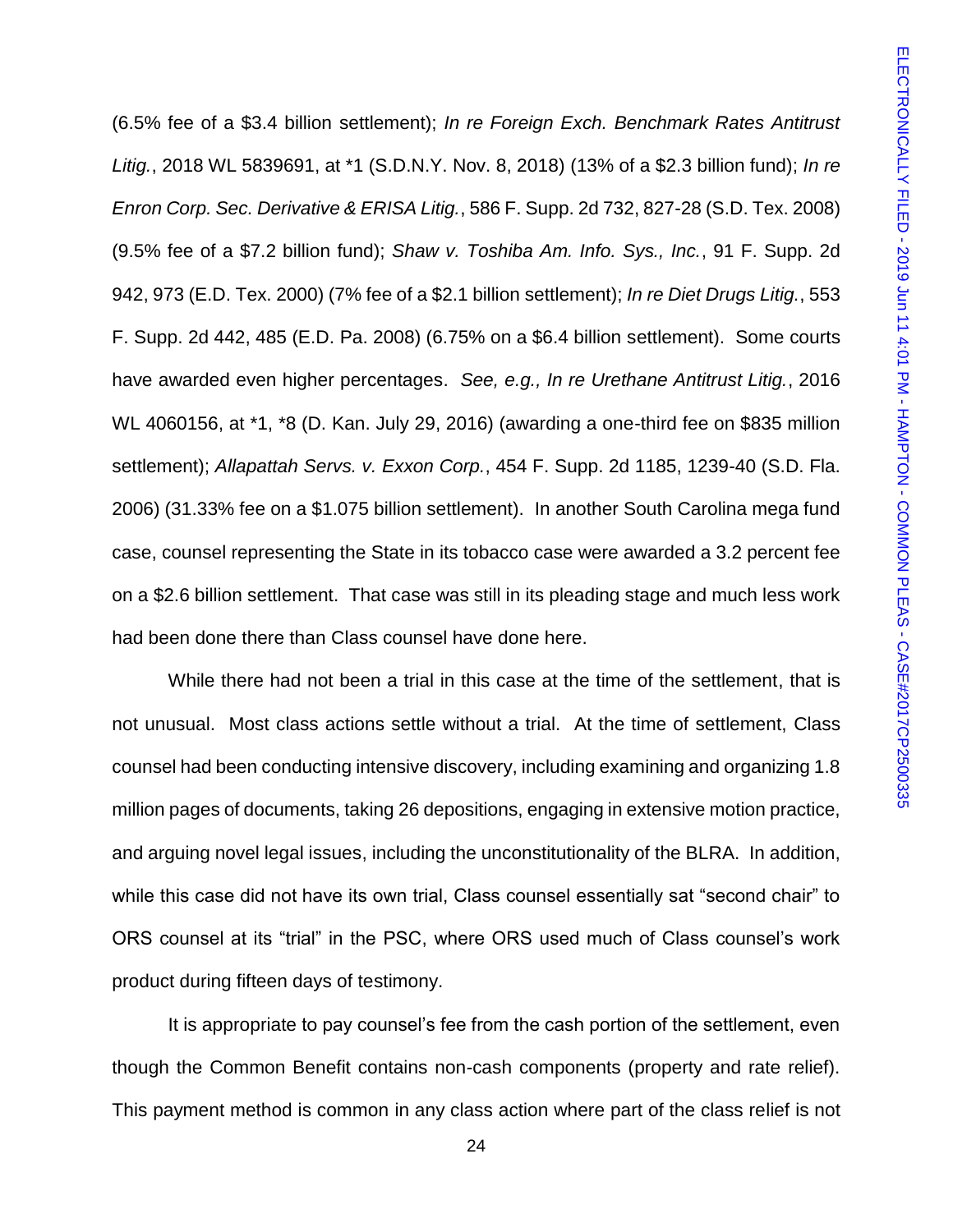available to pay class counsel's fee. In *Spartanburg Reg'l Health Servs. Dist., Inc. v. Hillenbrand Indus., Inc.*, 2006 WL 8446464 (D.S.C. Aug. 15, 2006), for instance, the court dealt with a settlement involving a cash payment and defendants' agreement to change its business practices. Judge Floyd found that the non-cash component had value to the class and that the percentage should be applied to the entire benefit, with the fee to be paid out of the cash. Likewise, in *In re Domestic Air Transport. Antitrust Litig.*, 148 F.R.D. 297 (N.D. Ga. 1993), the court dealt with a settlement consisting of cash and travel vouchers for airline customers who alleged that the airlines had fixed ticket prices. The court awarded a percentage fee on the entire value of the settlement, with the fee to be paid from the cash. In doing so, the court rejected the argument that the attorneys should be given travel vouchers for a portion of their fee.

Here, the settlement agreement calls for Class counsel's fee to be paid from the Common Benefit fund "within ten business days after the Effective Date of Settlement." Settlement Agr., ¶ 50. The Objectors do not object to Class counsel's fee being paid from the money in the Common Benefit Fund.

#### 6. The customary legal fee for similar services

This settlement of approximately \$2.2 billion qualifies as a mega settlement. A body of jurisprudence has arisen concerning the fee range in such mega settlements. Some courts have discerned the range to be five to ten percent. *In re Black Farmers Discrimination Litig.*, 953 F. Supp.2d 82, 98 (D.D.C. 2013). Others have found a broader range. For instance, the court in *Shaw v. Toshiba Am. Info. Sys., Inc.*, 91 F. Supp. 2d 942, 972 (E.D. Tex. 2000), concluded that mega fund awards of fifteen percent were common. Class counsel's petition cites numerous instances of mega fund class counsel fees ranging from six and a half percent to fourteen percent, with some much higher.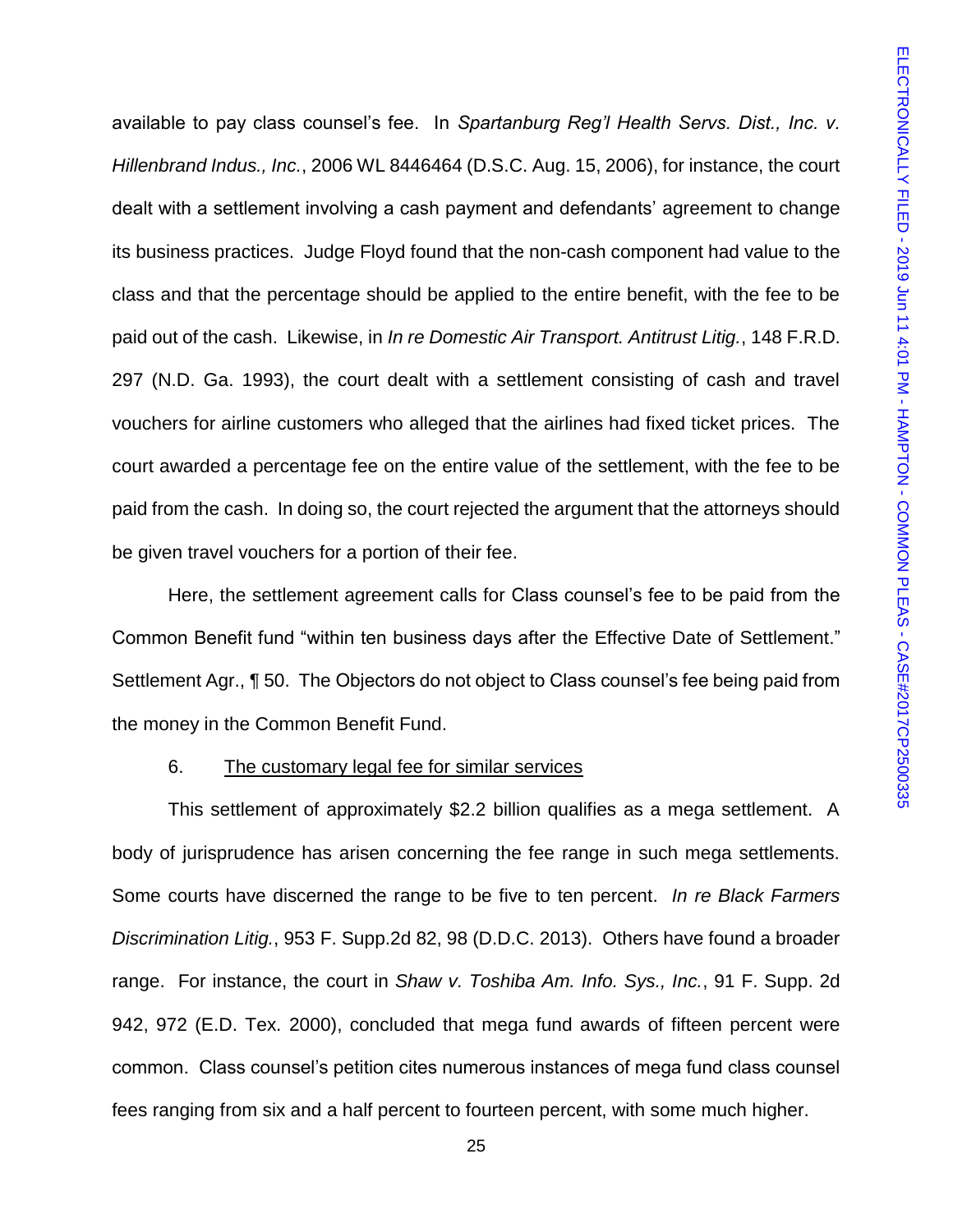In comparison to these representative cases, Class counsel's \$51 million requested fee, which equates to approximately 2.3% of the maximum Common Benefit, is extremely modest. It is below the 3.2 percent that South Carolina's counsel received on a \$2.6 billion settlement in the State's tobacco cost reimbursement case that was settled in the pleading stage. It is certainly at the low range of accepted fees in mega fund cases. And it is significantly below the five percent fee that Class counsel told the class they might request, to which no one objected. The Court finds that the \$2 billion that SCE&G confirmed was part of its class settlement obligation is part of the Common Benefit, and that a \$51 million fee is fair and reasonable to class members.

Alternatively, if the Court were to consider the settlement as involving only its cash and transferred property components, such a settlement in the range of \$175-200 million (\$115 million cash plus \$60-85 million in property value) would fall under the traditional common fund fee jurisprudence. In *Anderson Memorial Hosp.*, this Court reviewed South Carolina authority on traditional class action settlements and found that a one-third fee request was "well within the range of fees generally approved by courts in class actions." Slip op. at 7. Federal Judge Bryan Harwell reached the same conclusion in *Dewitt v. Darlington Cty., S.C.*, 2013 WL 6408371, at \*9 (D.S.C. Dec. 6, 2013). Likewise, the mediator in this case, Judge Joseph Anderson, awarded a 33% fee in *Montague v. Dixie Nat'l Life Ins. Co.*, 2011 WL 3626541, \*2 - \*4 (D.S.C. Aug. 17, 2011), finding such a fee "well within the range of what is customarily awarded in settlement class actions."

The requested fee computed as a percentage of the cash and transferred property value will likely fall between 25.5%-29.1% depending on the ultimate sales prices of the

26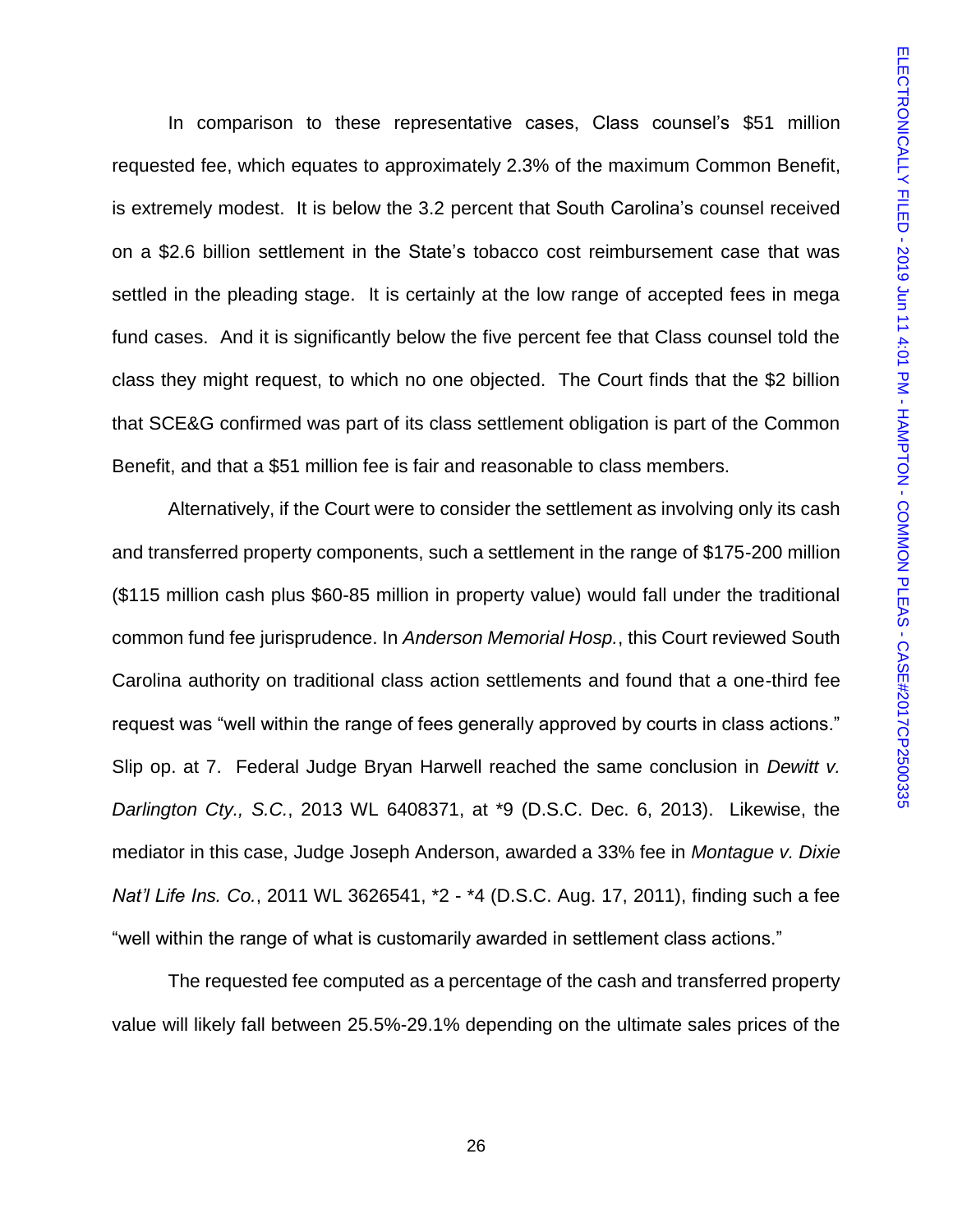transferred property.<sup>3</sup> Regardless of whether the final fee percentage is at the high or low end of that range, the fee will fall within the customary South Carolina complex case contingency fee of 33.3%-50%. *See Global Protection Corp. v. Halbersberg*, 332 S.C. 149, 503 S.E.2d 483, 489 (Ct. App. 1998). The 25.5%-29.1% fee range is also well within the traditionally accepted common fund fee range in complex class actions of 19-45%. *Anderson Memorial Hosp.*, slip op. at 7.

Accordingly, the Court finds the requested fee of \$51 million is reasonable.

# **B. RICO Counsel**

As set forth in Class counsel's petition, several of the firms involved with them in the RICO federal class actions were not counsel of record in this litigation. Nevertheless, Class counsel agree that these RICO counsel contributed to the creation of the common fund through their efforts in the RICO actions. Moreover, the settlement in this action also settled the federal RICO claims by this class of SCE&G customers against SCE&G. The Court finds it appropriate to include these RICO counsel as participants in the common fund fee award. In *Petition of Crum*, 196 S.C. 528, 14 S.E.2d 21 (1941), the South Carolina Supreme Court held that an attorney whose efforts assisted in the creation of a fund for those he did not formally represent was entitled to participate in a fee from that fund. The RICO counsel fall into that category here.

# **C. The Office of Regulatory Staff**

Class counsel have also requested that the Court permit the ORS to participate in the common fund by allowing it to be reimbursed for a portion of the \$826,467.50 it spent

 $\overline{a}$ <sup>3</sup> If the property brings \$85 million, the \$51 million fee will be 25.5% of \$200 million, consisting of cash (\$115 million) and property (\$85 million). If the property brings \$60 million, the fee of \$51 million will be 29.1% of \$175 million, consisting of cash (\$115 million) and property (\$60 million).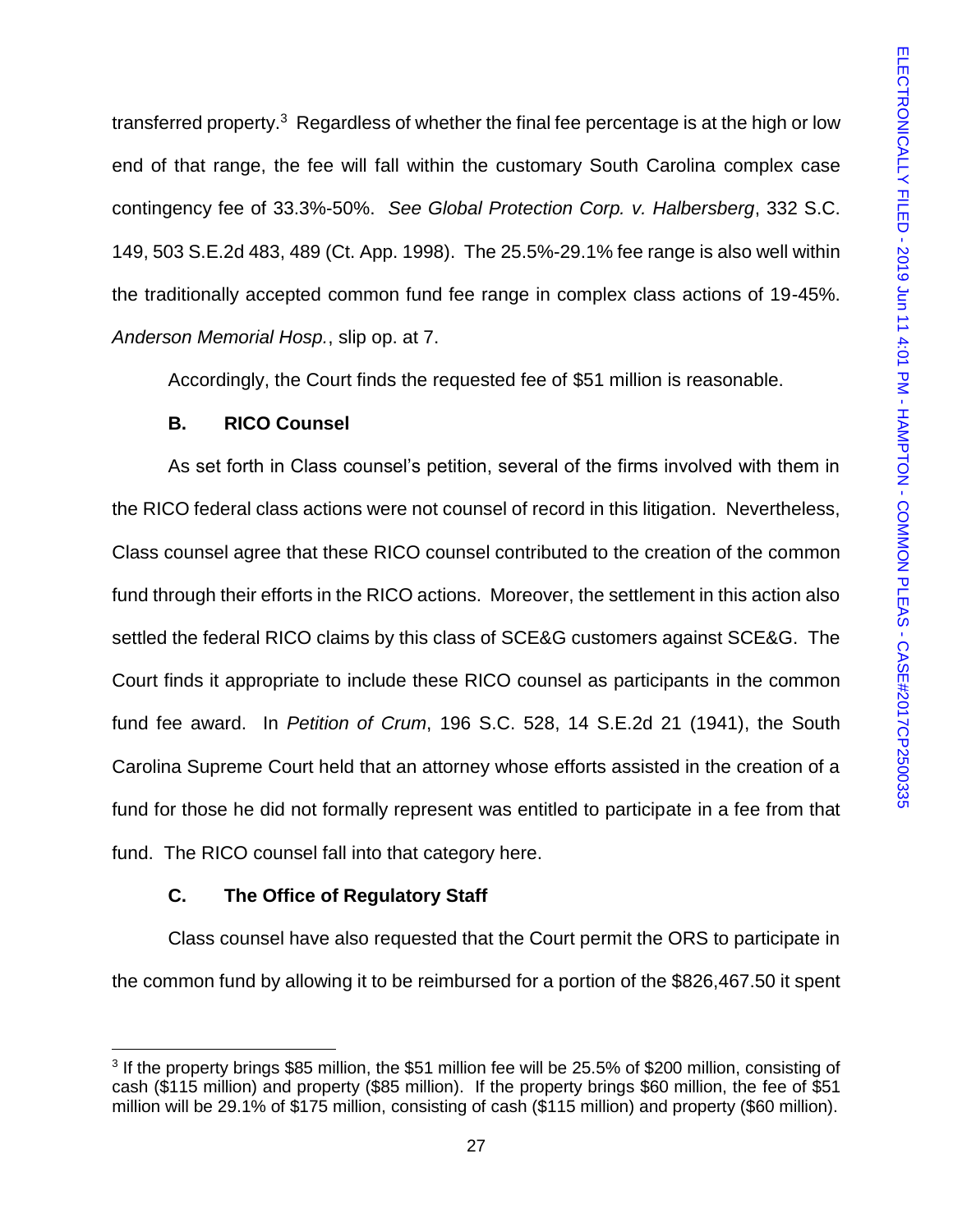for outside counsel fees at the PSC proceedings. Class counsel agree to having the ORS fee reimbursement considered part of their \$51 million Common Benefit fee.<sup>4</sup>

While Class counsel lent critical assistance to ORS counsel in the PSC proceedings, ORS counsel's effort in turn played a role in securing the class action Common Benefit. By publicly introducing the liability evidence Class counsel had secured, the ORS undoubtedly drove home to SCE&G the wisdom of resolving the class actions as well as the PSC proceedings. SCE&G's settlement discussions with the class intensified during the PSC proceedings. And both actions settled almost simultaneously, with the class Settlement Agreement signed by the class on November 21, 2018, the day after SCE&G made its ultimately successful settlement offer at the PSC.

The Court also appreciates that coordination between the ORS and the class has helped to maximize the economic benefit of the \$2 billion class benefit by utilizing that \$2 billion for customer bill relief in the PSC proceedings, thus saving class members decades of financing costs on that amount. Having helped to achieve these benefits for the class, the efforts of ORS counsel are appropriately reimbursed from the class action common fund. *Petition of Crum*., 196 S.C. 528, 14 S.E.2d 21 (1941).

#### **IV. CLASS REPRESENTATIVES SERVICE AWARDS**

 $\overline{\phantom{a}}$ 

Class counsel have requested that the Court approve class representative service awards in the amount of \$2,500 to each of the class representatives. The notice alerted the class to this request and nobody has objected to it. The Court finds that these service awards are warranted in that class representatives were each required to prepare for and

<sup>&</sup>lt;sup>4</sup> Because Class counsel have agreed to reduce their requested fee from approximately \$66 million to \$51 million, ORS has agreed to a proportionate reduction in its reimbursement.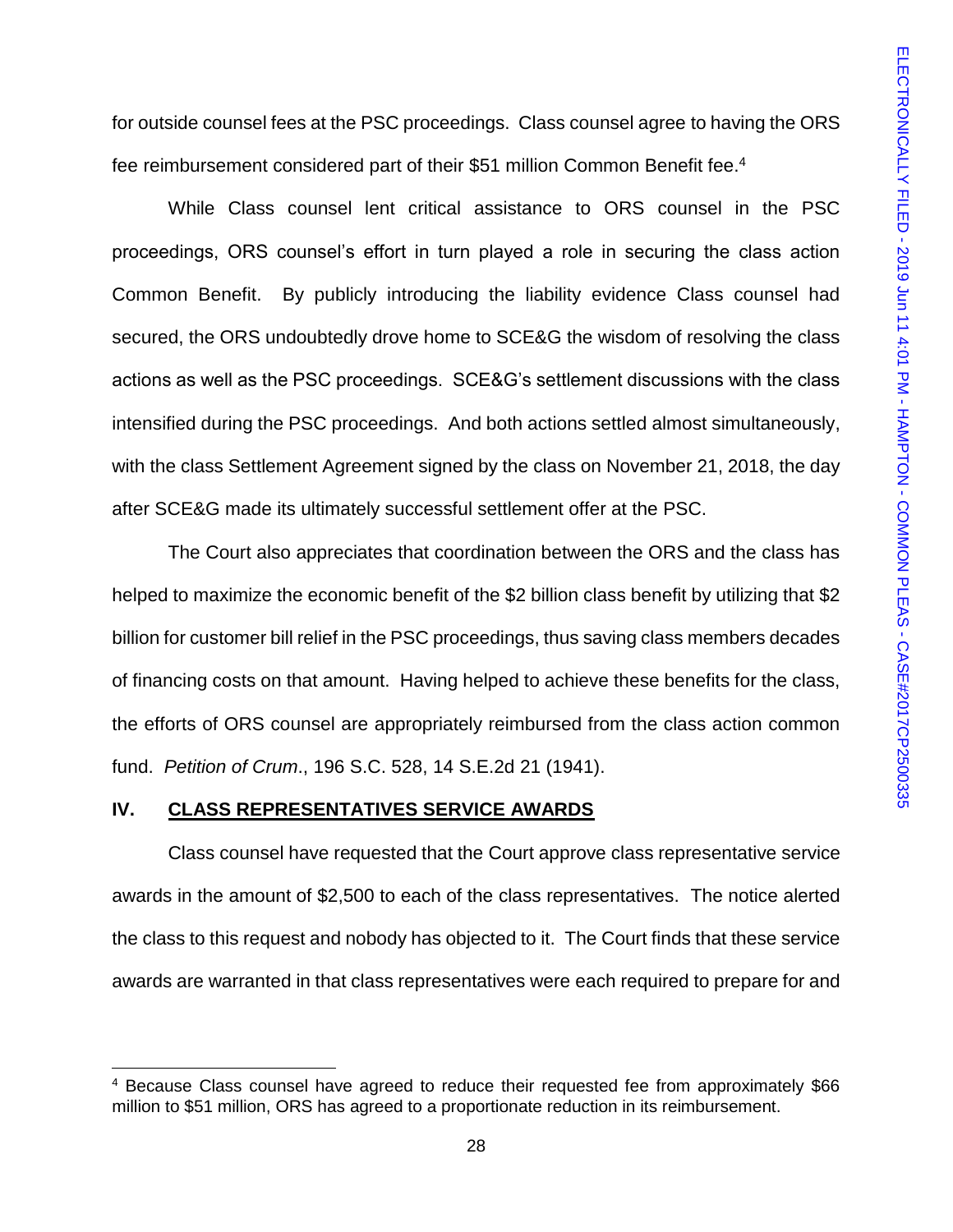attend a deposition and otherwise cooperate with Class counsel. Service awards are a well-established way to recognize the commitment of class representatives. *Cullen v. Whitman Med. Corp.*, 197 F.R.D. 136, 145 (E.D. Pa. 2000).

### **V. CASE COSTS AND EXPENSES**

It is appropriate for the class to pay the costs of the effort on its behalf. *Anderson Memorial Hosp.*, slip op. at 8. Class counsel have requested \$864,912.40 in expenses and provided an affidavit averring that this amount was spent in pursuit of this litigation and the related proceedings. The Objectors have withdrawn their objection to this expense reimbursement. The Court finds it appropriate to rely on Counsel's affidavit in support of the validity of these expenses, and approves their repayment.

#### **CONCLUSION**

For the foregoing reasons, **IT IS HEREBY ORDERED THAT:**

1. This Court has jurisdiction over Defendants and all class members (including all Objectors), and the claims asserted in this action for purposes of the settlement.

2. The Settlement Agreement was entered into in good faith following arm's length negotiations and is non-collusive.

3. This Court **GRANTS** Plaintiffs' Motion for Final Approval of Class Action Settlement and finds that it is in all respects, fair, reasonable, and in the best interest of the Class. Therefore, all members of the class who have not opted out are bound by this Order finally approving the settlement.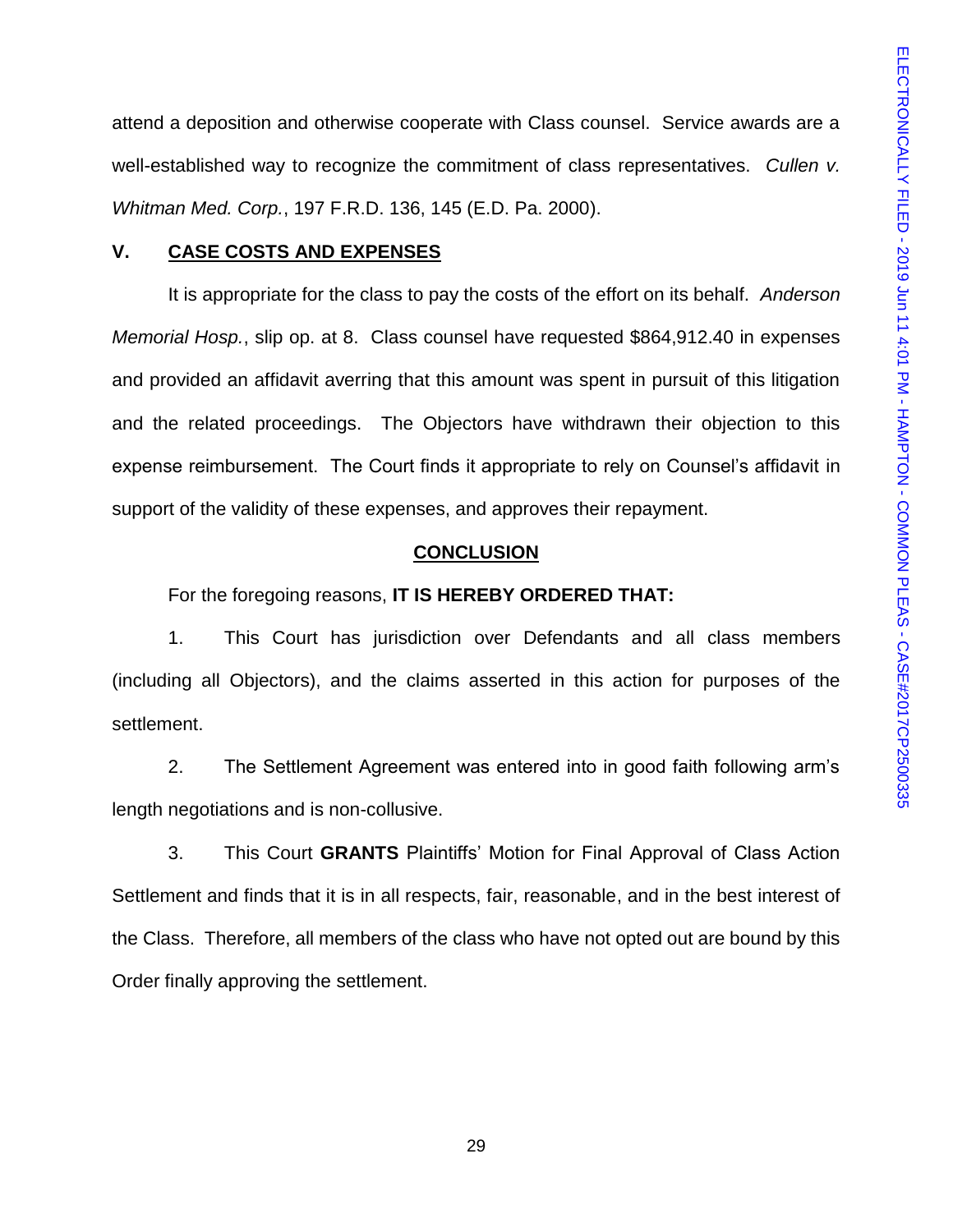### **CLASS CERTIFICATION**

4. The previously certified class set forth below (the "Class") is now finally certified, solely for purposes of this settlement, pursuant to South Carolina Rule of Civil Procedure 23(a) and (b)(3):

> All customers of Defendant SCE&G (including companies, corporations, partnerships, and associations) who have been assessed advanced financing costs for the construction of 2 nuclear reactor units at Defendant SCE&G and SCANA's Jenkinsville, South Carolina site from the first collection of any cost recovery associated with nuclear construction to present.

5. The Court find that certification of the Class solely for purposes of this settlement is appropriate in that (a) the Class is so numerous that joinder of all members is impracticable; (b) there are questions of law and fact common to the Class that predominate over any questions affecting only individual Class members; (c) Plaintiffs' claims are typical of the Class; (d) Plaintiffs have fairly and adequately protected the interests of the Class and will continue to do so; (e) Class counsel is adequate; and (f) a class action is the superior method for the fair and efficient adjudication of this controversy.

6. Richard Lightsey, LeBrian Cleckley, and Phillip Cooper are designated as representatives of the Class ("Class Representatives").

7. Strom Law Firm, LLC; Richardson Patrick Westbrook & Brickman, LLC; Bell Legal Group; Speights & Solomons, LLC; Lewis Babcock, LLP; Savage, Royal & Sheheen, LLP; McGowan, Hood & Felder, LLC; Coleman & Tolen, LLC; Galvin Law Group, LLC; McCallion & Associates, LLP; Holman Law, PC; Janet, Janet & Suggs, LLC; and The Law Offices of Jason E. Taylor, PC are included as Class Counsel.

30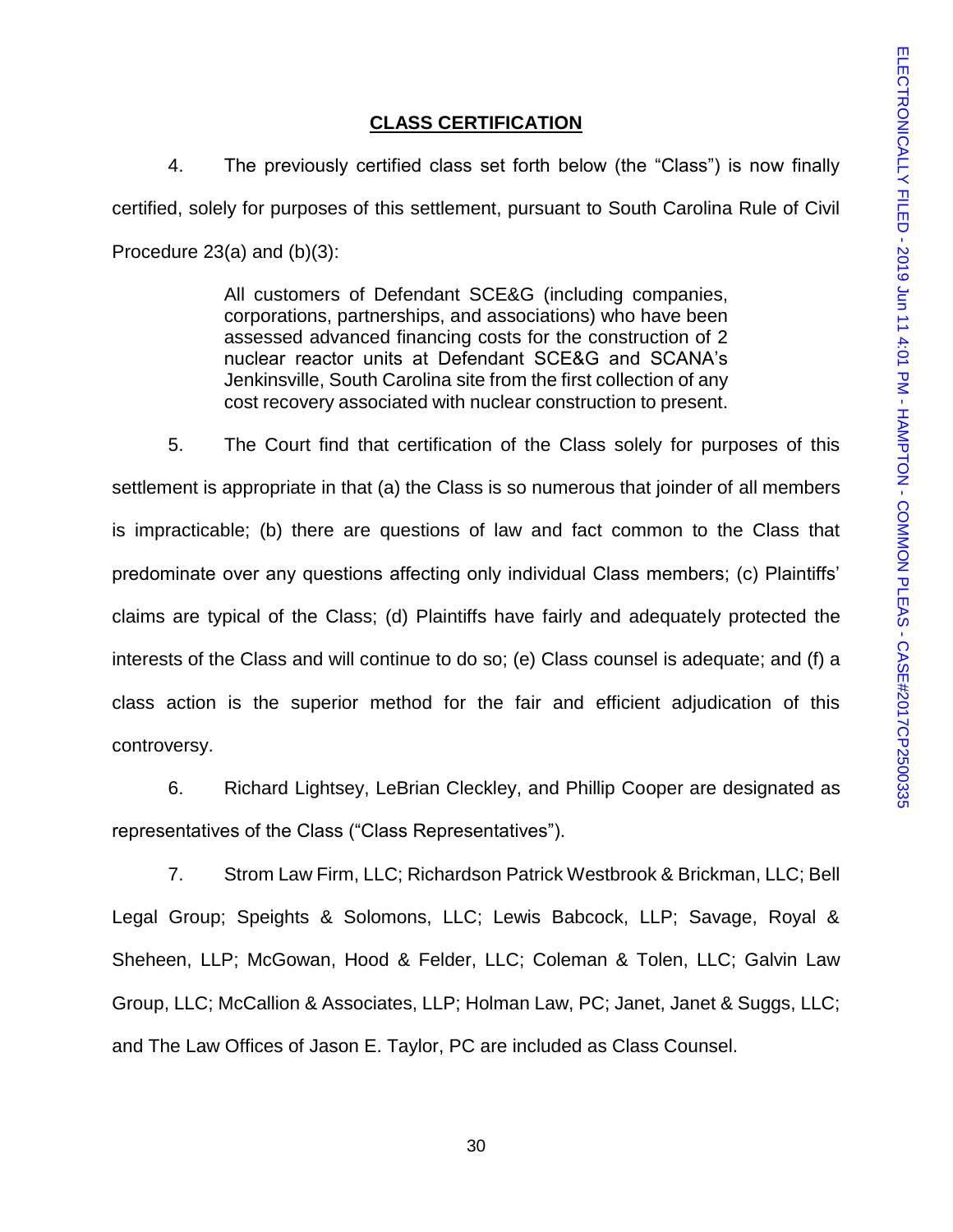#### **CLASS NOTICE**

8. Notice to the Class complied with the requirements of South Carolina Rule of Civil Procedure 23(c) and due process, constituted the best notice practicable under the circumstances, and was due and sufficient notice to all persons entitled to notice of the settlement. The Court approved the forms of notice to the Class.

9. With respect to the Class, this Court finds that certification is appropriate under South Carolina Rule of Civil Procedure 23(a) and 23(b)(3). Notice was given to current SCE&G customers by bill inserts from SCE&G; former customers were given notice by email and/or mail in accordance with the Settlement Agreement and this Court's preliminary approval order. The Class notice was also published in *The Columbia State*, *The Greenville News*, *The Charleston Post & Courier*, *The Aiken Standard*, *The Beaufort Gazette / Island Packet*, *The Rock Hill Herald*, and *The Myrtle Beach Sun News*. Finally, Class counsel set up a settlement website and a settlement call center to provide additional information and to answer inquires from Class members. These forms of Class notice fully complied with the requirements of Rule 23(c) and due process, constituted the best notice practicable under the circumstances, and were due and sufficient notice to all persons entitled to notice of the settlement of this lawsuit.

### **OBJECTIONS AND OPT-OUTS**

10. After the extensive notice (described above) provided to Class members, including individual notice to the owners of over 1.6 million SCE&G accounts, there have been only two objections to the settlement. Specifically, seven Class members—Patsy G. Hancock, Thomas Powell, Denise Powell, Patricia Ann Mohr, James Washington, III, Lynda Askins Miller, and Marie McMahan Askins (the "Objectors")—filed a joint Objection to Final Approval of Class Action Settlement. And one additional Class member (Julius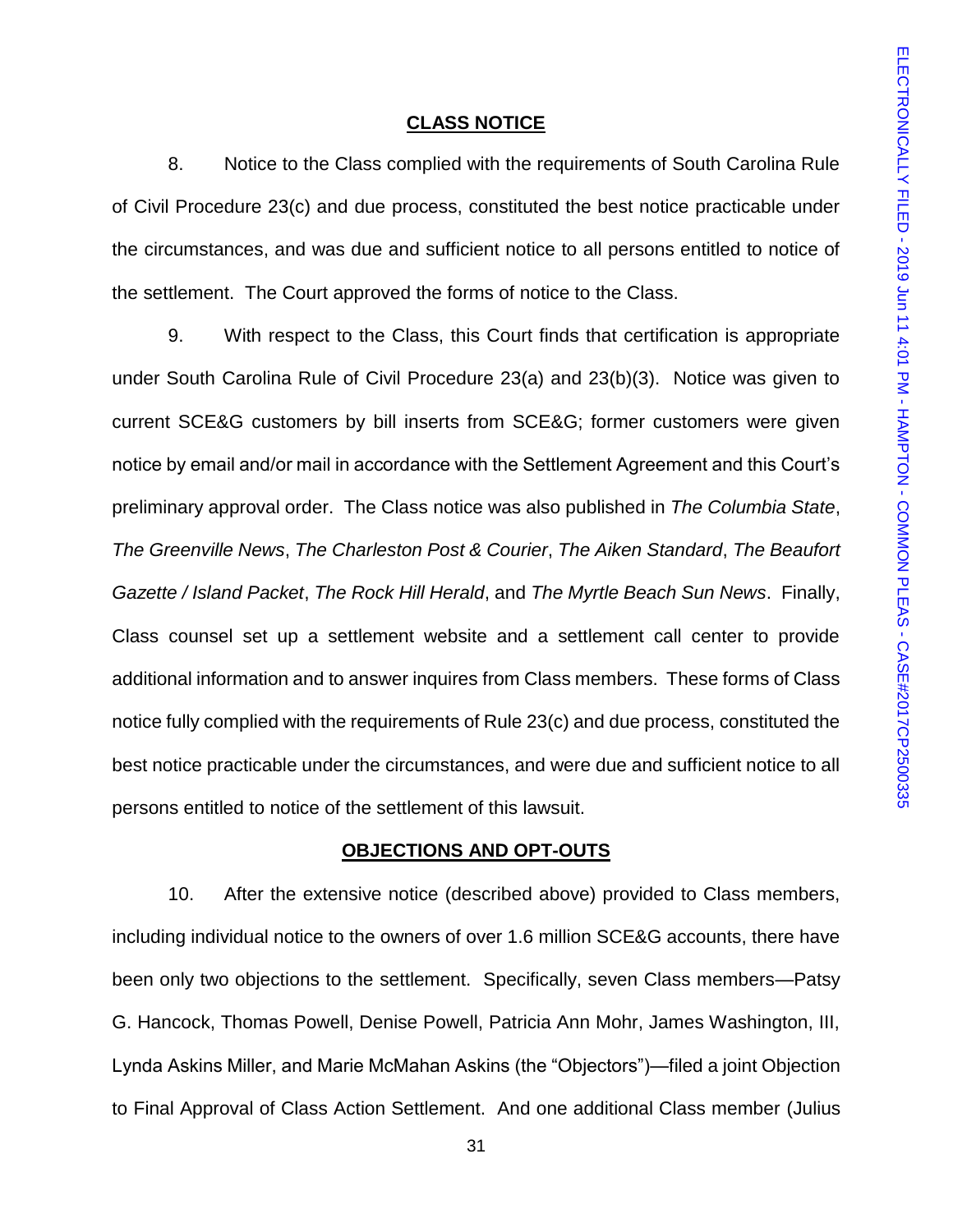Williamson) submitted an individual objection. These objectors represent only .00067% of the Class. The Court has reviewed the Williamson objection and, for the reasons stated previously, finds it to be without merit. The joint objection has been withdrawn.

11. Twenty-four Class members have opted out of the settlement.

### **CLASS COMPENSATION**

12. The Court concludes that the Common Benefit, consisting of: (1) a \$115 million cash payment; (2) SCE&G property valued at approximately \$60-85 million; and (3) \$2 billion in customer bill reduction to be administered by the PSC is fair, reasonable, and adequate.

### **AWARD OF ATTORNEY'S FEES AND COSTS**

13. The Court has considered Class counsel's Application for Reimbursement of Expenses and a Contingency Fee Award, the joint Objectors' objections to Class counsel's request for attorneys' fees (subsequently withdrawn), the Attorney General's comments regarding the Class counsel fee, and Class counsel's Memorandum in Support of Motion for Final Approval of Class Action Settlement. The Court also heard extensive argument on Class counsel's request for attorneys' fees at the fairness hearing on May 14, 2019, the record of which is incorporated by reference.

14. Class counsel seek \$51 million from the Common Benefit Fund for their attorneys' fee award. Class counsel also request reimbursement of expenses in the amount of \$864,912.40. Defendants do not object to Class counsel's request for attorneys' fees and costs. The joint Objectors have withdrawn their challenge to Class counsel's application for attorneys' fees and costs in light of Class counsel's reduction in their requested fee as discussed herein. The Attorney General submitted comments on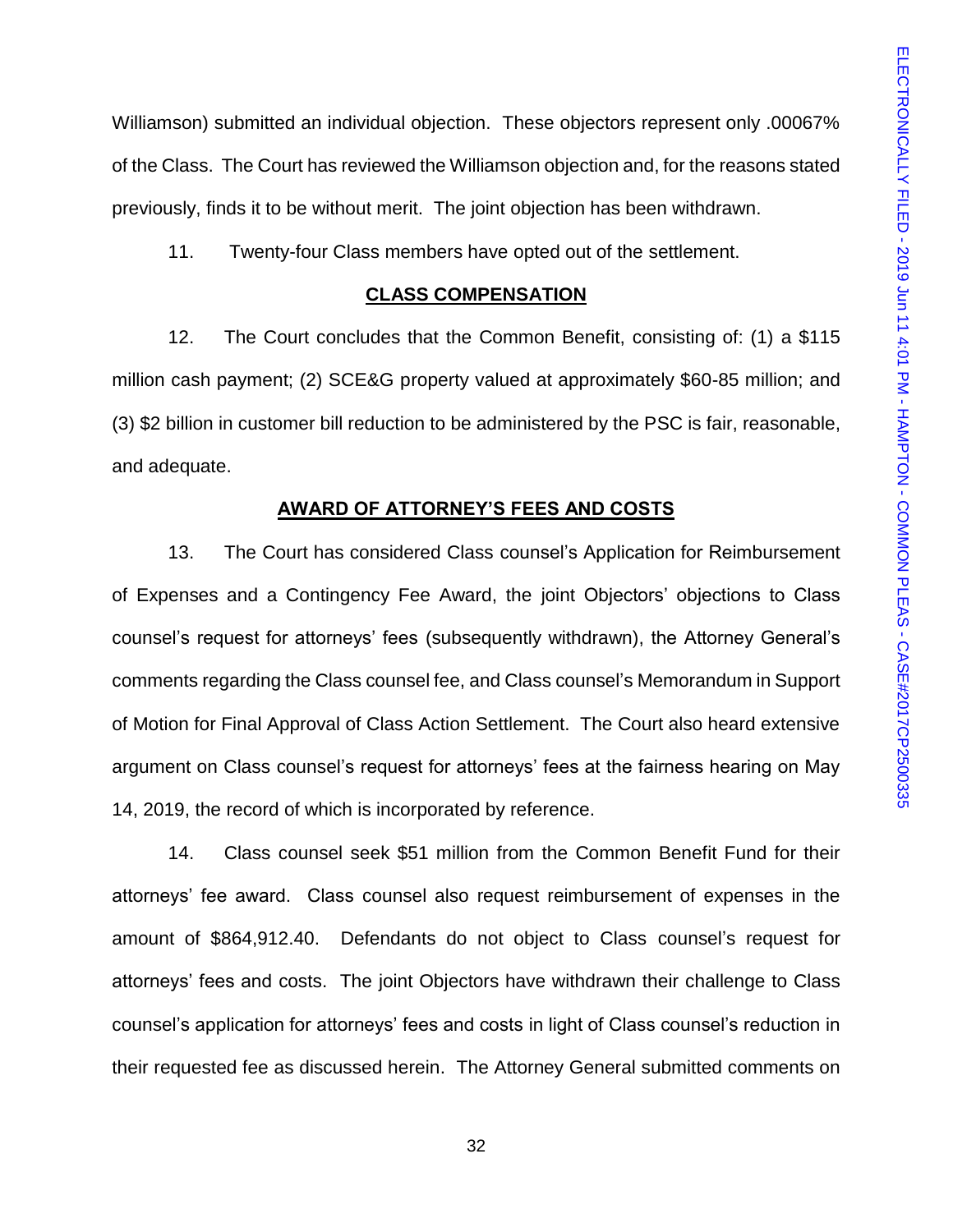the original fee request, asking that the Court consider the Attorney General's efforts in deciding the fee issue, which the Court has done.

15. The South Carolina Supreme Court has recognized that the percentage of recovery method is the accepted way to award fees from a common fund. *See Layman v. State*, 376 S.C. 434 (2008). The Court considers the following six factors when determining the reasonableness of attorneys' fees: "(1) the nature, extent, and difficulty of the case; (2) the time necessarily devoted to the case; (3) professional standing of counsel; (4) contingency of compensation; (5) beneficial results obtained; and (6) customary legal fees for similar services." *Jackson v. Speed*, 326 S.C. 289 (1997). In determining the attorneys' fee award, the Court has considered all of these factors.

16. The settlement consists of \$115 million in cash, property valued between \$60-85 million, and an additional \$2 billion in bill reduction through coordination with the proceedings before the PSC. The component of the settlement available to pay the attorneys' fees within ten days of the Effective Date, as required by the Settlement Agreement, is the cash portion of the fund. The Court finds that the requested fee of \$51 million, approximately 2.3% of the Common Benefit, is fair and reasonable, applying the factors outlined above.

17. The Court hereby **GRANTS** Class counsel's Application for Reimbursement of Expenses and a Contingency Fee Award, as amended, and awards attorneys' fees in the amount of \$51 million and costs in the amount of \$864,912.40.

18. The Court also **GRANTS** Class counsel's request for service awards for the Class Representatives in the amount of \$2,500 each. The Court finds that these payments are justified by the Class Representatives' service to the Class.

33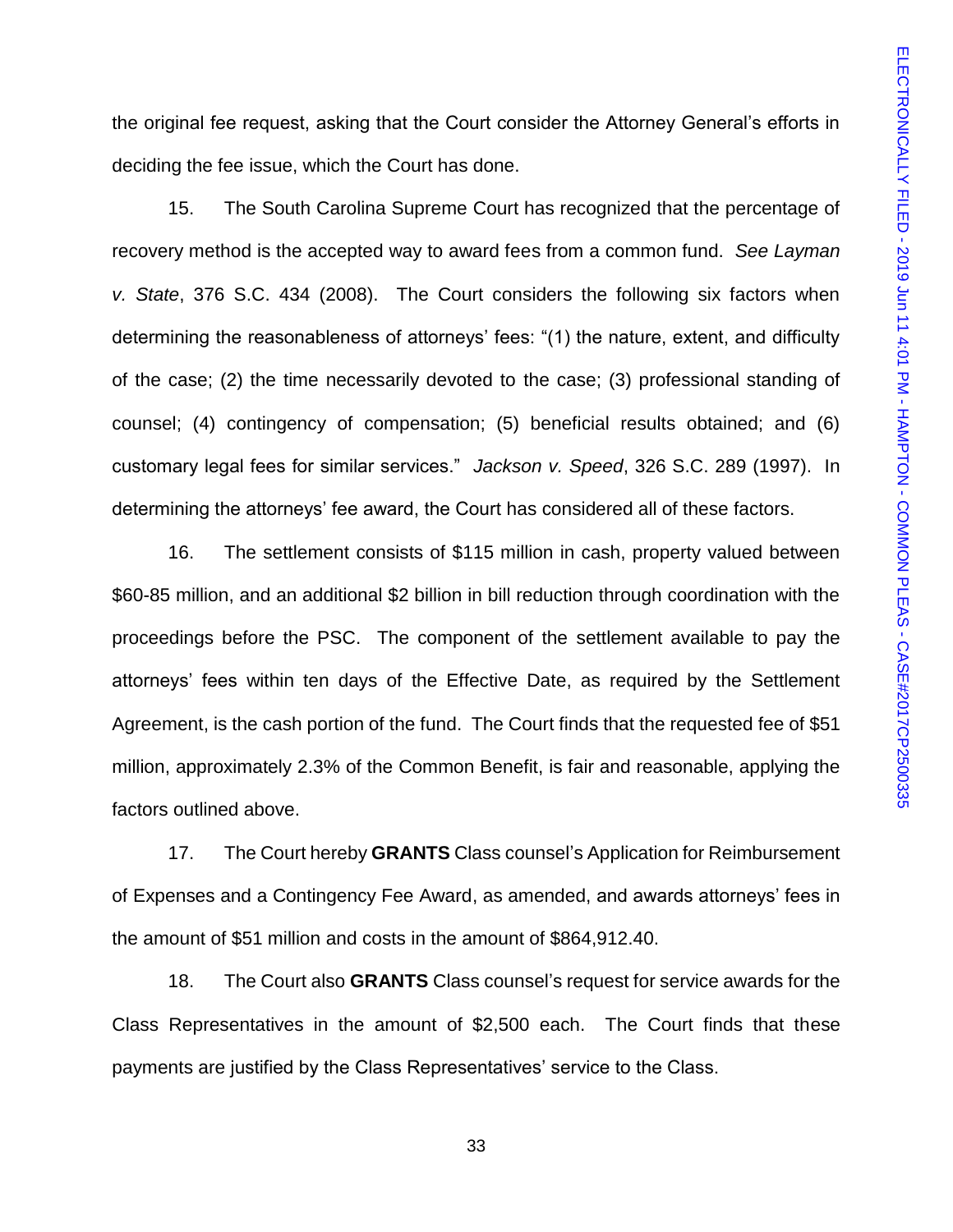# **OTHER PROVISIONS**

19. The Parties to the Settlement Agreement shall carry out their respective obligations thereunder.

20. Neither the Settlement Agreement, preliminary approval order, this Order finally approving the settlement, nor any of their provisions, nor any of the documents, negotiations, or proceedings relating in any way to the settlement, shall be construed as or deemed to evidence of an admission or concession of any kind by any person, including Defendants, nor of the certifiability of any class other than the Class described herein, and shall not be offered or received in evidence in this or any other action or proceeding except in an action brought to enforce the terms of the Settlement Agreement or except as may be required by law or court order.

21. This action is hereby dismissed with prejudice. However, with the consent of the Parties, the Court retains jurisdiction for the purposes of enforcing the terms of the settlement and of this Final Judgment and Order.

# **DONE AND ORDERED**.

Dated:  $\Box$ 

John C. Hayes, III Presiding Judge